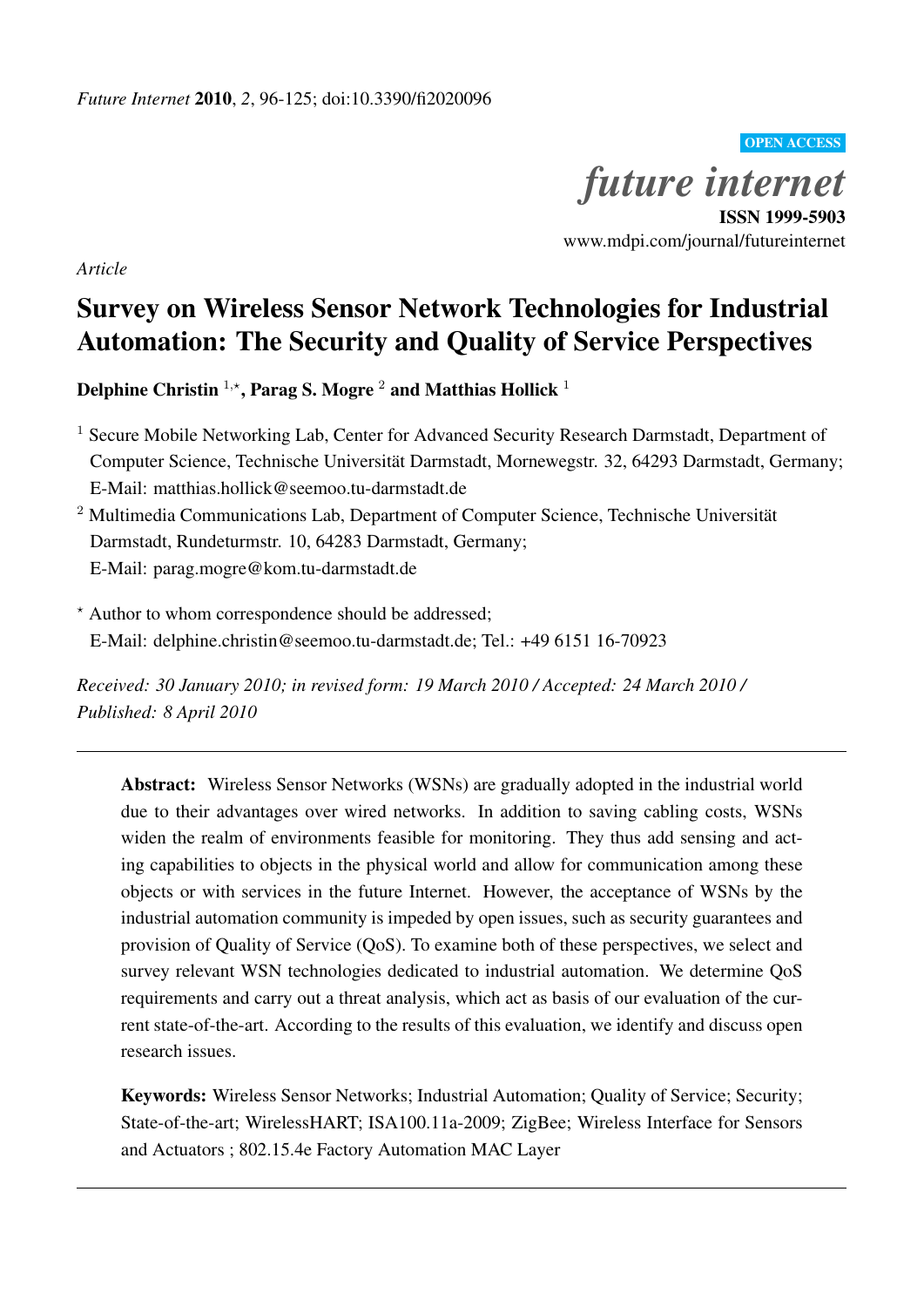### 1. Introduction

Industrial automation has been successfully introduced in a countless amount of industries ranging from food to energy industries. Even if the products differ from one industry to another, the automated processes can be classified according to three main layers as proposed by [\[1\]](#page-26-0): the plant-floor automation layer, the manufacturing execution system layer and the enterprise resource planning layer. Internet technology can be considered as the link that interconnects all these layers and allows for information exchange. For example, it serves as a backbone to interconnect different production locations within one enterprise, to transfer production control data in near real-time to the headquarters or to integrate suppliers into a production workflow.

Within the scope of this survey, we focus on the plant-floor automation layer including sensors, switches, programmable controllers and motor starters (Fig. [1\)](#page-2-0) that ensure the correct operation of machines and execution of processes, while the remaining layers are dedicated to the optimization of the production by managing resource allocation and operation scheduling for example. In addition to productivity gain and precision improvement, the automation of processes at the plant-floor automation layer allows the replacement of workers in harsh and hazardous environments or assigned to tedious tasks [\[2\]](#page-26-1). The WSNs are part of this layer and can be used for multiple purposes, such as monitoring synchronous or asynchronous events that require periodic data collection or detecting exceptional events, respectively [\[3\]](#page-26-2). For example, vibration, heat or thermal sensors can be deployed in proximity of machines to monitor their health. The analysis of the measured parameters can allow the detection of abnormal operating conditions and aids therefore in preventing potential machine failure. In addition to machine monitoring, WSNs can be deployed to measure basic physical quantities such as pressure, temperature, flow or more complex events such as process quality or automotive performance in industrial environments [\[4\]](#page-27-0).

Although wired sensor networks can also be deployed for such monitoring scenarios, WSNs present additional advantages. In fact, their wireless capability allows deployments in hostile environments, where vibrations or moving parts may prevent the use of cables that would be damaged or even broken. In addition to reduce cabling costs, the WSNs provide network flexibility, as the sensor nodes may be relocated quickly without necessitating time-consuming cable installation and maintenance. However, the nature of the wireless medium opens up security and QoS issues. For example, potential attackers may easily eavesdrop or manipulate wireless communication in absence of security mechanisms and the wireless channel has to be efficiently allocated between the different devices to provide the required Oo<sub>S</sub>.

Our contributions are as follows:

- 1. We first select relevant WSN technologies dedicated to industrial automation and we provide an exhaustive survey of their characteristics.
- 2. We then analyze industrial automation applications to determine QoS requirements and evaluate the selected standards according to each identified QoS requirement. Open issues are discussed based on the results of this evaluation.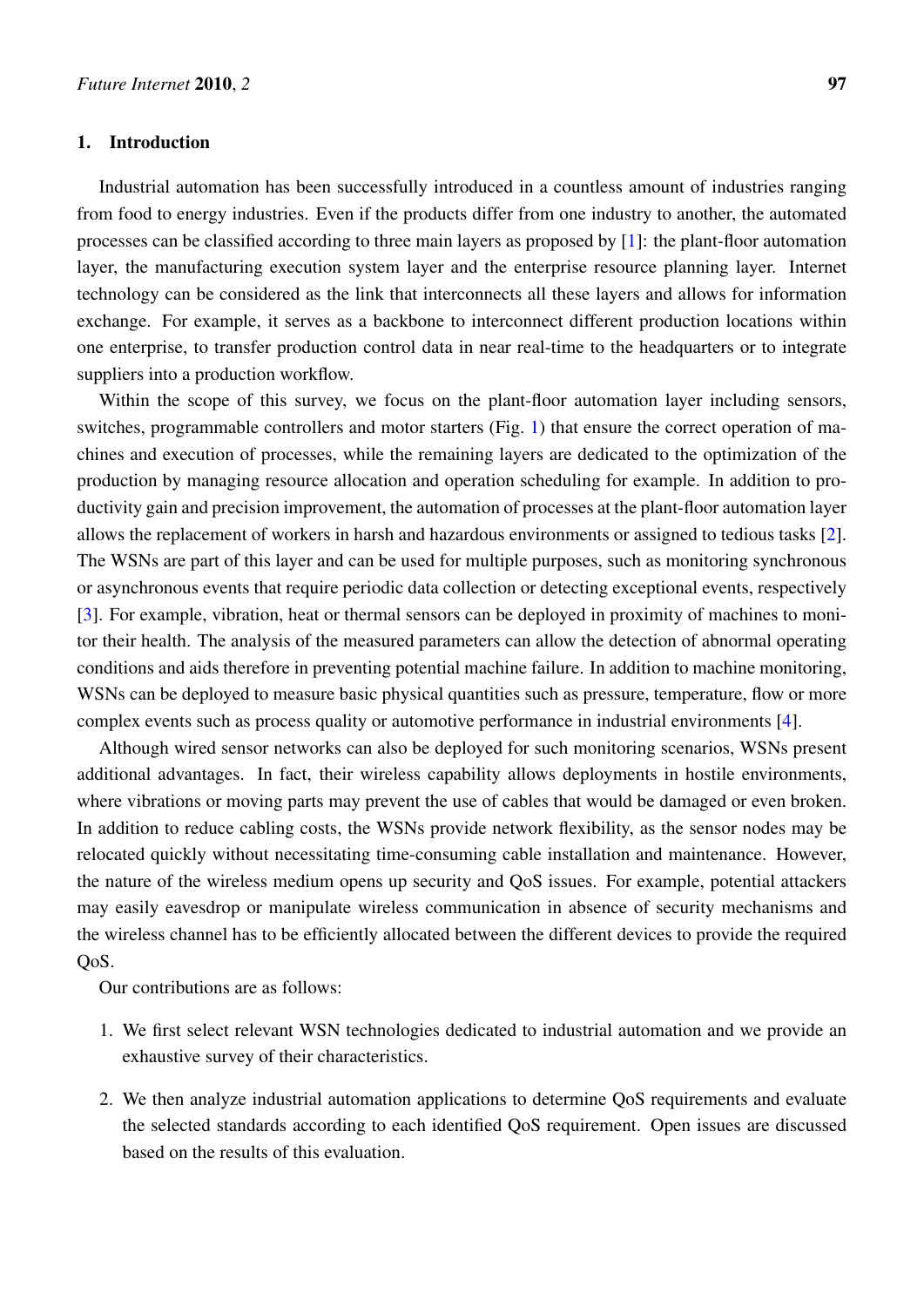3. We carry out a threat analysis to identify pertinent security requirements and we investigate if and how the selected standards fulfill the previously identified security requirements. Related open issues are finally highlighted and discussed.

The paper is structured as follows. Section [2](#page-2-1) provides a detailed overview of the following WSN technologies: Wireless Interface for Sensor and Actuators (WISA), WirelessHART, ISA100.11a, Zig-Bee, ZigBee PRO, and 802.15.4e Factory Automation MAC Layer. Section [3](#page-13-0) and Section [4](#page-21-0) focus on QoS and security respectively. Both sections are composed of an analysis of the respective requirements and an evaluation of the selected specifications. Open issues are listed and discussed at the end of both sections. Section [5](#page-25-0) concludes our work.

<span id="page-2-0"></span>



## <span id="page-2-1"></span>2. Selected Wireless Sensor Networks Standards: State-of-the-art

Wireless communication in industrial automation is mostly based on standardized technologies, such as the IEEE 802.11 [\[5\]](#page-27-1) and IEEE 802.15 standard families [\[6\]](#page-27-2), also designated as *Wireless Local Area Networks* (WLAN) and *Wireless Personal Area Networks* (WPAN). Both of these standard families were conceived for application purposes different than industrial automation. In fact, the IEEE 802.11-based standards offer high data rates in the order of tens of Mbit/s and ranges up to tens/hundreds of meters, while the IEEE 802.15-based standards only supports data rates of hundreds of kbit/s to several Mbits/s with ranges from a few meters up to hundreds of meters. However, to provide greater data rate and range, IEEE 802.11 technology consumes a greater energy budget that can limit the benefits obtained by wireless communications. Indeed, the sensor nodes are either powered by cables or batteries. In the former case, the advantages provided by wireless communication are partially negated, whereas in the latter case, the scarce energy resource has to be parsimoniously consumed in order to avoid frequent human interventions to recharge the batteries. Energy is thus a major concern in both previous cases and we therefore focus on the IEEE 802.15-based standards, and particularly on the IEEE 802.15.1 [\[7\]](#page-27-3) and IEEE 802.15.4 [\[8\]](#page-27-4) standard, within the scope of this work.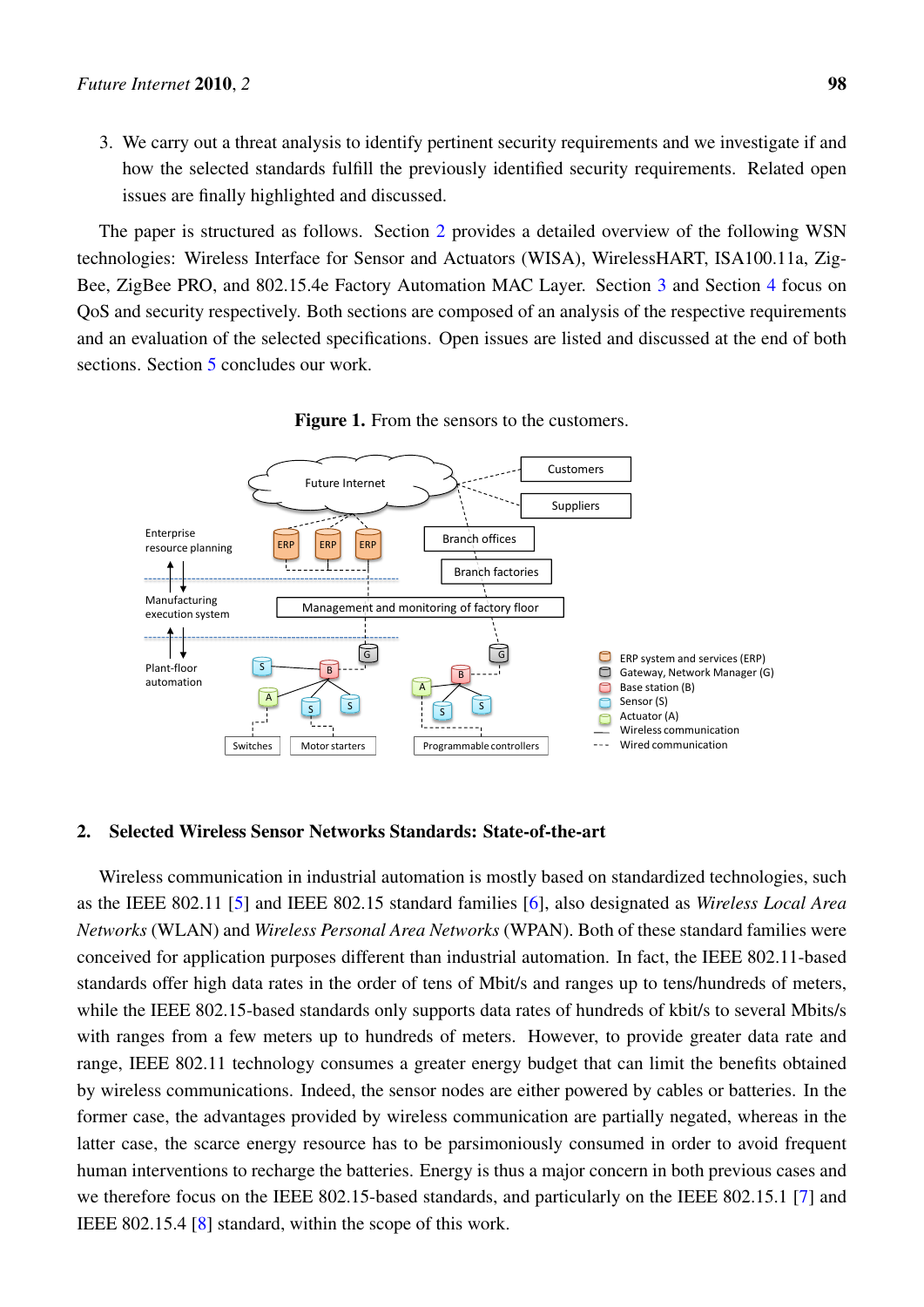## *Future Internet* 2010, 2 99

## *2.1. IEEE 802.15.1-based Standards*

The IEEE 802.15.1 standard, also known as Bluetooth<sup>®</sup>, can be classified to fall between the IEEE 802.11 and IEEE 802.15.4 standards in terms of energy consumption and data rates. With medium data rates and lower energy consumption than the IEEE 802.11 standard, IEEE 802.15.1 offers an interesting compromise between energy consumption and data rate, and is therefore particularly suited for high-end applications requiring high data rates as well as applications with strong real-time requirements such as *factory automation*. The Wireless Interface for Sensor and Actuators (WISA) has been selected as a representative 802.15.1-based specification for further discussion.

## Wireless Interface for Sensor and Actuators (WISA)

Released by ABB and presented in [\[9\]](#page-27-5), the proprietary *Wireless Interface for Sensors and Actuators* (WISA) specification is based on the IEEE 802.15.1 physical layer and targets factory automation WSNs with packet error rate less than  $1^{-9}$  and cycle time of 2ms [\[10\]](#page-27-6).

## *Network Elements*

<span id="page-3-0"></span>WISA networks [\[11\]](#page-27-7) can be deployed in cellular topology with up to three cells (Fig. [2\)](#page-3-0). Each cell uses a different transmission frequency, and is composed of a *base station* and up to 120 *end devices* including sensors and/or actuators organized in a star topology. The end devices communicate wirelessly via standard Bluetooth transceivers, while the base station is equipped with a specific transceiver, which is able to receive up to four channels in parallel [\[12\]](#page-27-8). Additionally, the base stations exchange information with the network manager via wired fieldbus such as DeviceNet [\[13\]](#page-27-9) and Modbus [\[14\]](#page-27-10).

#### Figure 2. WISA network elements.



#### *Architecture*

The WISA architecture is limited to the physical and MAC layers, as sensors and actuators communicate exclusively with a central base station in a star topology within each cell. As mentioned previously, the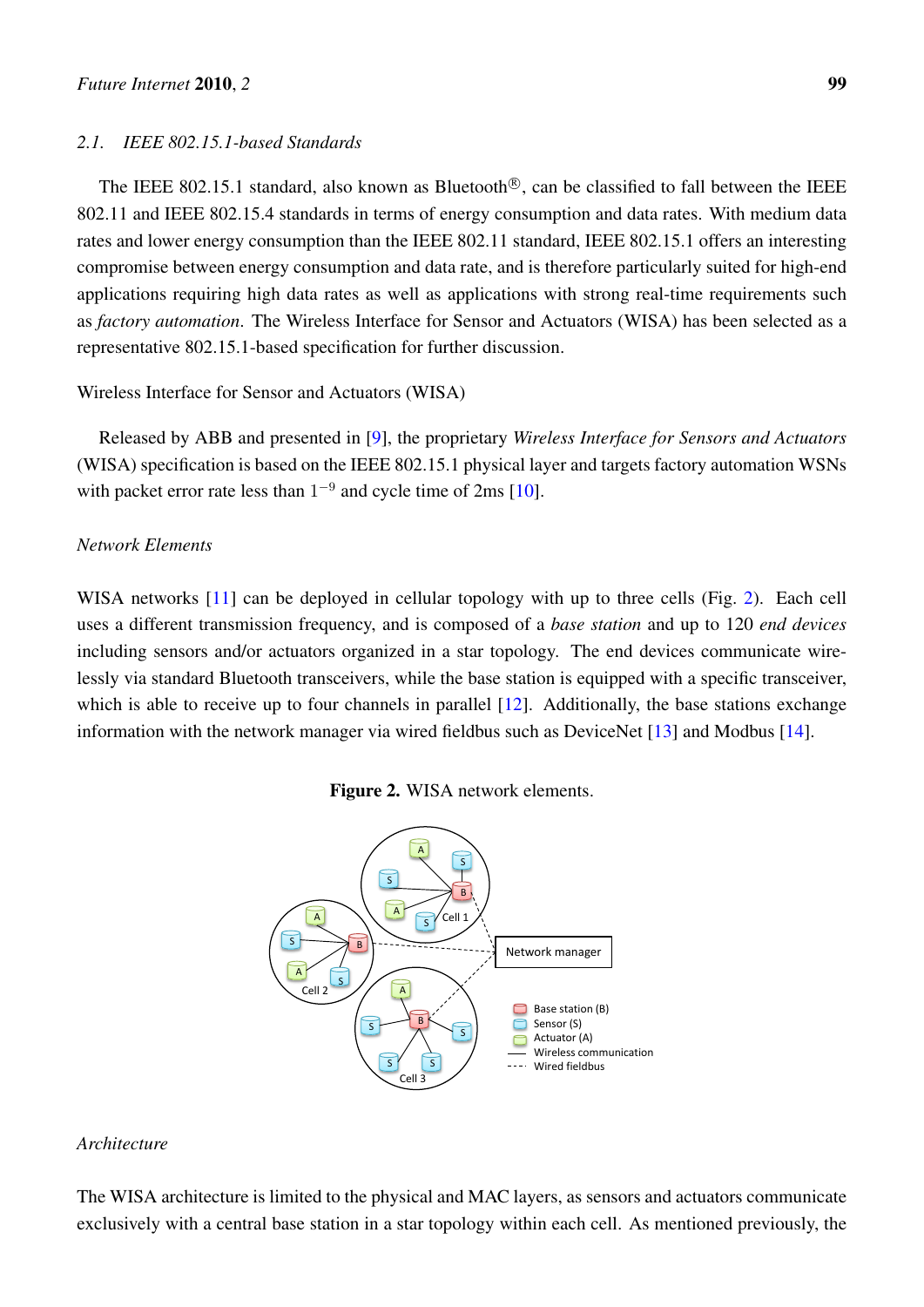WISA specification relies on the physical layer of the IEEE 802.15.1 standard operating in the 2.4 GHz frequency band at a data rate of 1 Mb/s. The WISA specification [\[15\]](#page-27-11) is based on *Time Division Multiple Access* (TDMA) and *Frequency Division Duplex* (FDD), meaning that communication from base station to sensors, defined as *downlink* direction, and from sensors to base station, defined as *uplink* direction, occur at different frequencies. The downlink direction is exclusively reserved for the base station that remains continuously active and manages the TDMA scheme occurring in the uplink direction. The four uplink channels are divided into superframes of 2048  $\mu s$ , which are composed of 30 timeslots able to support packets up to 64 bit length (Fig. [3\)](#page-4-0). These time slots are allocated by the base station to each sensor willing to transmit data. In case of successful transmission of the sensor data, an acknowledgement is sent by the base station in the downlink. Otherwise the sensor retransmits the data in the next frame. To avoid interference and improve the reliability, frequency hopping is additionally applied after each superframe with a carrier spacing of 1 MHz.

<span id="page-4-0"></span>

Figure 3. WISA superframe structure [\[16\]](#page-27-12).

#### *2.2. IEEE 802.15.4-based Standards*

In comparison with Bluetooth $\mathcal{B}$ , the IEEE 802.15.4 standard presents lower data rates, but requires also lower energy budgets. According to [\[6\]](#page-27-2), the standard is appropriate for infrequent exchanges of small packets, when power consumption is an important issue. The standard is therefore suited for *process automation applications*, where continuous production streams are monitored.

The IEEE 802.15.4 physical layer is common to all the following standards and operates in the 2.4 GHz frequency band as well as the 868 MHz and 915 MHz bands in Europe and North America, respectively. The 2.4 GHz frequency band is divided into 16 channels with a maximal data rate of 250 Kbits/s per channel and separated by a 5 MHz gap, while the 915 MHz band is divided into 10 channels with a maximal data rate of 40 Kbit/s each. The single channel in the 868 MHz frequency band presents a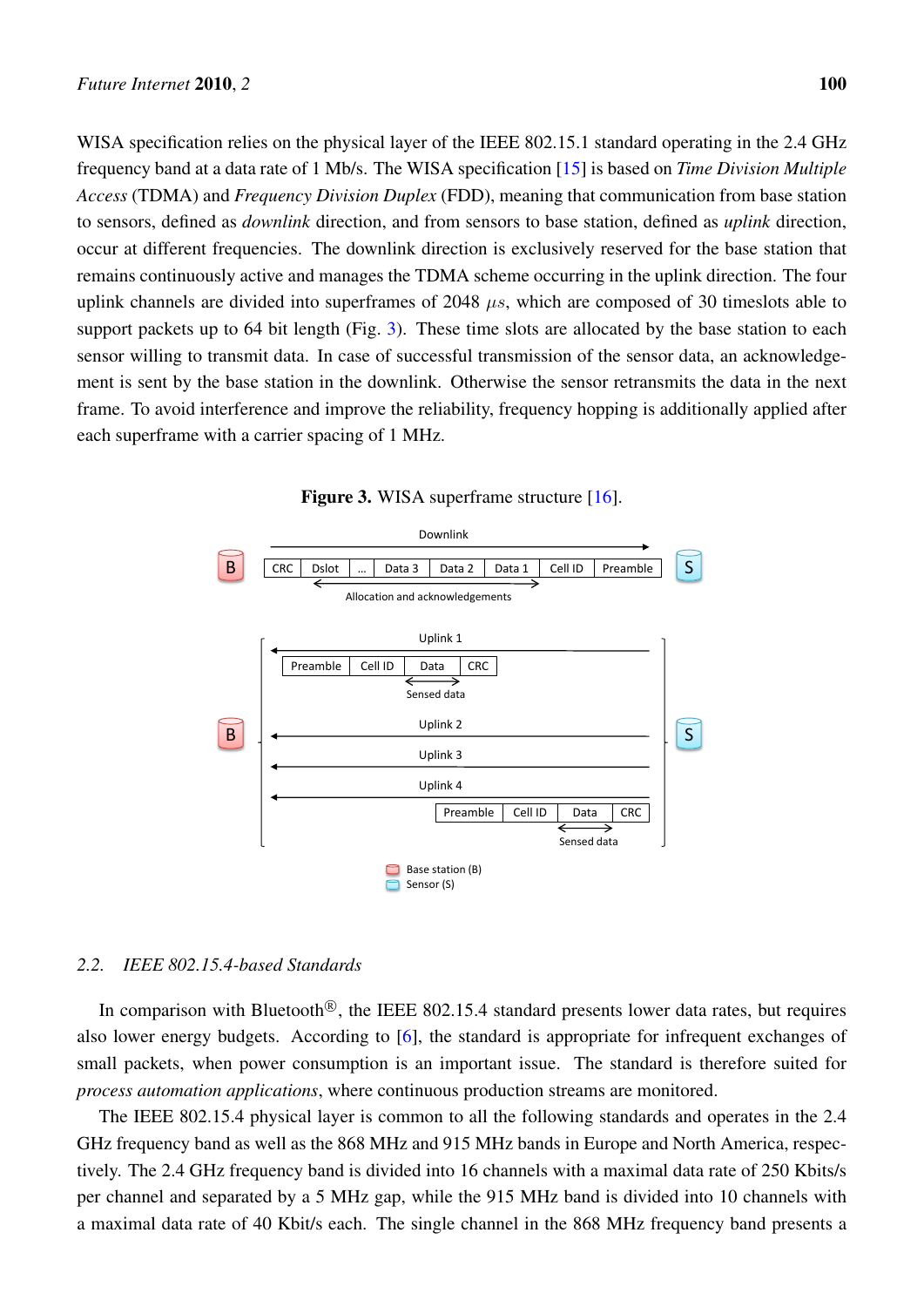data rate of 20 Kbit/s. However, the effective data rates are smaller than the announced nominal values in reality, as mentioned in [\[6\]](#page-27-2). In addition to WISA, we have selected the WirelessHART, ISA100.11a, ZigBee, ZigBee PRO, and 802.15.4e Factory Automation MAC Layer technologies. These technologies address the complete protocol stack from the physical layer to the application layer (Table [1\)](#page-5-0) and thus provide a complete system, except for the 802.15.4e FA MAC and the WISA technology that mainly focus on the data link layer.

|  |  |  |  |  |  | Table 1. Scope of the selected technologies. |
|--|--|--|--|--|--|----------------------------------------------|
|--|--|--|--|--|--|----------------------------------------------|

<span id="page-5-0"></span>

|                                                                                           | <b>WISA</b> | WirelessHART ISA100.11a |           | ZigBee    | 802.15.4e MAC |
|-------------------------------------------------------------------------------------------|-------------|-------------------------|-----------|-----------|---------------|
| PHY/MAC layers 802.15.1-based 802.15.4-based 802.15.4-based 802.15.4-based 802.15.4-based |             |                         |           |           |               |
| NET/TRANS                                                                                 | unspecified | specified               | specified | specified | unspecified   |
| <b>APP</b> layers                                                                         |             |                         |           |           |               |

# WirelessHART

<span id="page-5-1"></span>The HART Communication Foundation is an independent and not-for-profit organization that ensures the development of the HART Protocol. As technology owner and central authority, the foundation re-leased the open WirelessHART<sup>TM</sup> standard in 2007, considered by [\[17\]](#page-27-13) as the only released open wireless standard suitable for process measurement and control applications.





# *Network Elements*

vices, gateways, network and security managers. The *field devices* are organized in either star or mesh WirelessHART networks are composed of different devices as illustrated in Fig. [4,](#page-5-1) including field detopology. However, the star topology is not recommended by [\[18\]](#page-27-15). The *gateway* is a bridge between the field device network and the host application. The gateway is configured by the *network manager* using HART commands and allows buffering large sensor data, event notifications, diagnostics, and command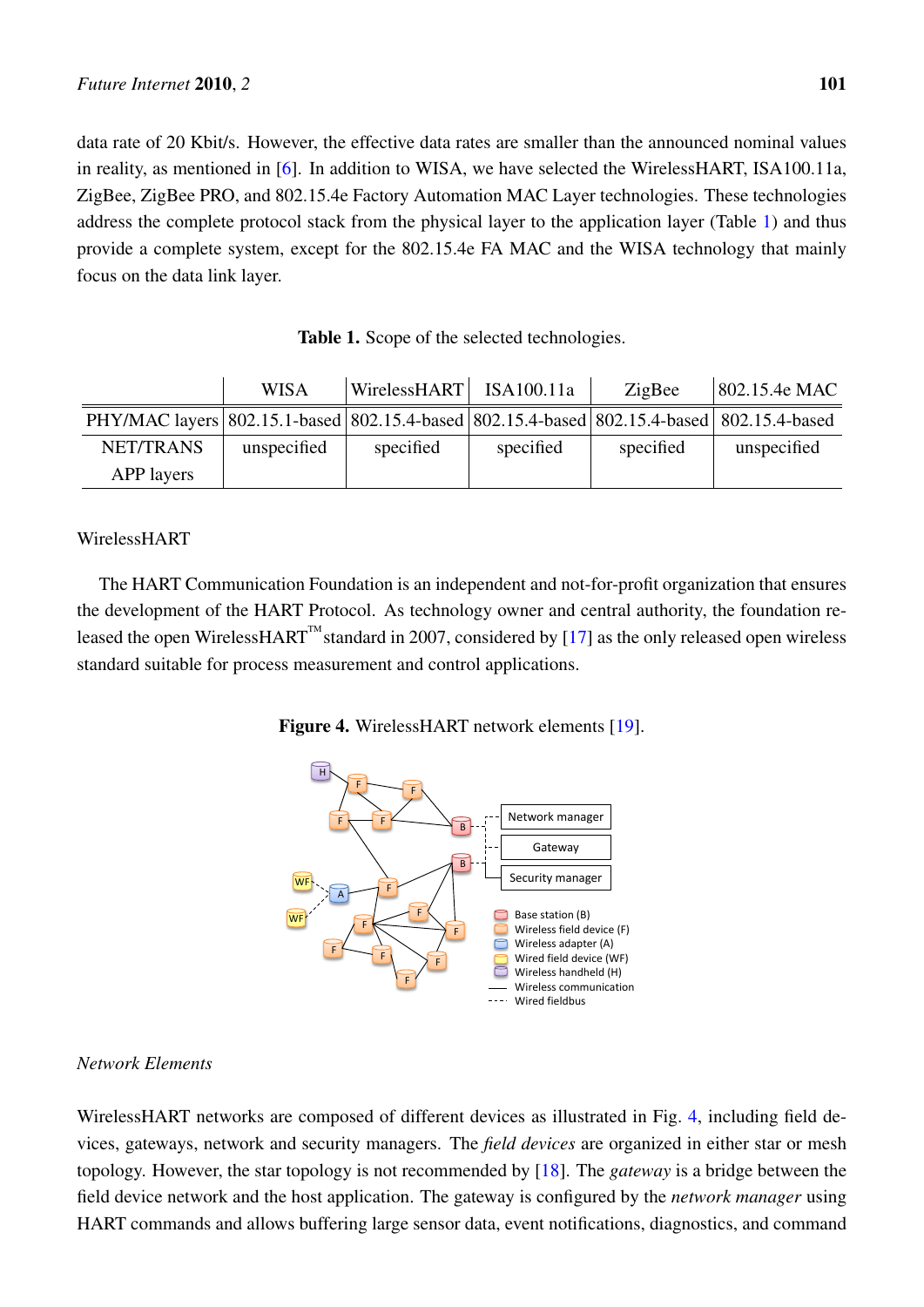responses. In addition to the gateway configuration, the network manager configures the remaining devices and maintains the whole network. WirelessHART networks may include several network managers for redundancy reasons, however only one should be active at a time. The active network manager also schedules communication, manages routing tables, and monitors network health. In addition, the network manager can receive input from the host application and also queries the field devices about particular information via the gateway. The *security manager* collaborates with the network manager and prevents intrusion and attacks against the network by generating session keys, joint keys and network keys. Each security manager can collaborate with several network managers responsible for the key distribution to the concerned field devices. Additionally to these devices required by the standard, *adapters* and *handheld devices* may be added. The adapters connect HART devices to WirelessHART networks, whereas handheld devices configure and maintain WirelessHART compliant devices.

#### *Architecture*

The WirelessHART standard is presented by the HART Communication Foundation, as a reliable, secure, and robust standard. We consider successively the data link, network as well as transport and application layers that compose WirelessHART's protocol stack. At the data link layer, the WirelessHART standard coordinates and manages each device's transmission time by using TDMA with timeslots of 10 ms. Each time slot may be allocated to one source or may be shared between several sources using the *Carrier Sense Multiple Access with Collision Avoidance* (CSMA/CA) mechanism. In the former case, minimal latency can be reached, whereas the latter case supports efficient bandwidth utilization. Possible collisions due to multiple sources sending simultaneously are reduced by setting random back-off intervals for each source. During the timeslot assignment, the data to transmit are first prioritized by the network manager. The data originating from the network manager have the highest priority, followed by sensed data and event information. The timeslot allocation is then communicated by the network manager in the superframe to each device. At least one superframe (Fig. [5\)](#page-7-0) is continuously repeated at fixed rate and further superframes can be added to support additional traffic [\[20\]](#page-28-0). The length of the superframes can be adapted to the needs of the application. However, the length is fixed once the superframe becomes active. In addition to the timeslot allocation, the network manager indicates the transmission channel in the superframe. This frequency hopping helps in reducing multi-path fading and interferences. Moreover, the faulty channels are eliminated by blacklisting.

The WirelessHART standard uses two possible routing protocols [\[22\]](#page-28-1) at the network layer: graph and source routing. In *graph routing*, the network manager determines the different paths forming the graph. The paths are stored by each device and are then used to identify the next node to forward the packet. In case of *source routing*, the packet header contains the list of the devices from the source to the destination. In addition to the paths stored for the graph routing, each device maintains tables about its communication statistics and neighbor activities. Furthermore, the WirelessHART network layer offers broadcast, multicast and unicast transmissions.

At the transport layer, the WirelessHART standard supports connection-oriented as well as connectionless communication. The *connection-oriented* communications are set up for applications requiring a reliable transfer of data between the host application and the field device for example. The connection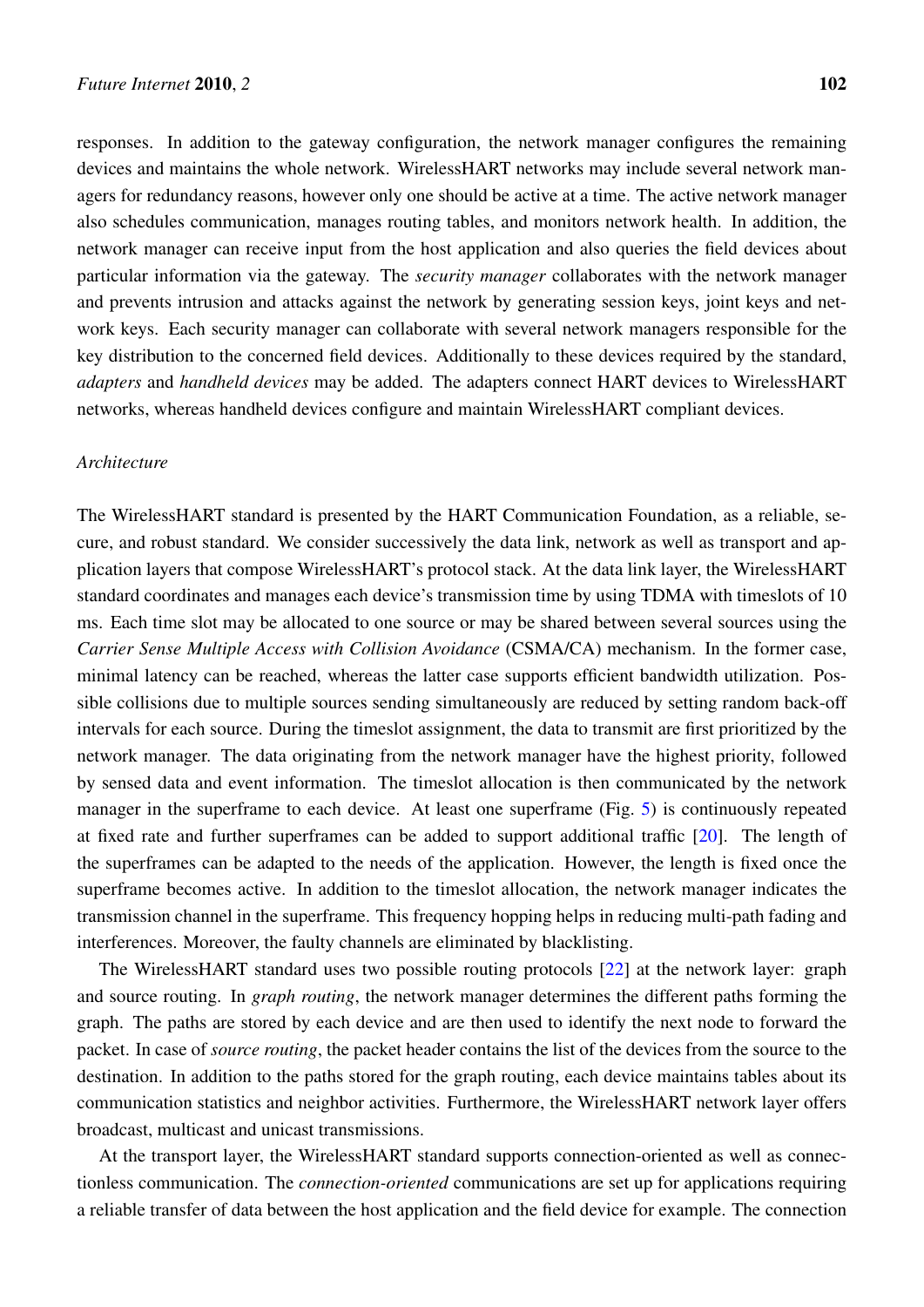<span id="page-7-0"></span>

# Figure 5. WirelessHART superframes [\[21\]](#page-28-2).

set up starts by opening a dedicated port on the targeted field device with a specific HART command and the transmission data rate is then negotiated with the network manager, before the data transmission between the both entities can begin. Once all packets have been transmitted, the connection established between both entities is removed. The reliability of the data transfer is ensured by the acknowledgement and the order of the packets is maintained from the source to the destination. Nevertheless, these guarantees introduce additional overhead and a trade-off between reliability and overhead has to be found. For applications supporting out-of-order packet delivery, *connectionless* communication can be sufficient. Each datagram contains the full destination address and is routed independently from the others through the network [\[23\]](#page-28-3). Depending on the required level of reliability and the tolerance of packet loss, endto-end acknowledgement can be introduced, but would also cause additional overhead. In connectionoriented and connectionless communication, the transport layer is also responsible for the segmentation of the data blocks at the source and their reassembling at the destination in order to allow transparent transfers for the upper layers. The WirelessHART application layer is based on the HART commands and extended by additional features allowing data publishing only when required for example.

## ISA100.11a

The ISA100.11a-2009 standard [\[24\]](#page-28-4) has been developed by the ISA100 standards committee, part of the non-profit International Society of Automation (ISA) organization, and approved by the ISA Standards and Practices Board in September 2009. This first release focuses only on process applications that tolerate delays up to 100ms [\[12\]](#page-27-8). However, further releases addressing factory and building automation applications are expected in the next years. In parallel to the main ISA100.11a working group, different working groups address complementary issues including the compatibility of the ISA100.11a standard with existing wired and wireless standards.

## *Network Elements*

ISA100.11a WSNs can be organized according to different topology schemes and are composed of field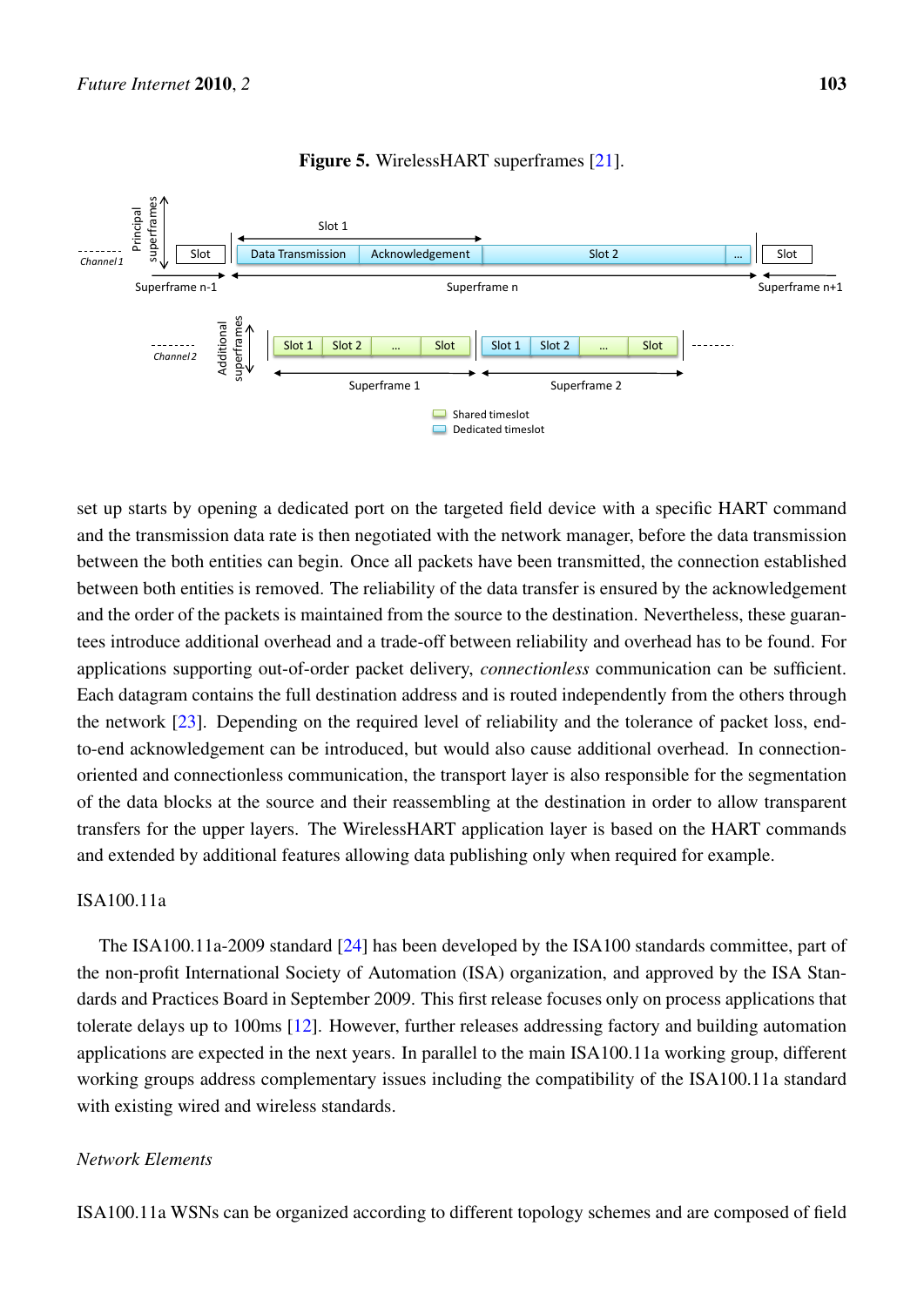## *Future Internet* 2010, 2 104

devices, gateway(s), and handheld device(s) as depicted in Fig. [6.](#page-8-0) Some of the *field devices* responsible for sensor data collection and actuator management can also provide routing functionalities. According to the standard, there is no limitation of the amount of subnets that form the network, and therefore the total amount of devices is not limited. However, the amount of devices per subnet is restricted by the addressing space to 30 000 devices. One or several *gateways* ensure the connection between the WSN and the user application. The gateways also support the interoperability with different standards such as WirelessHART by translating and tunneling information between the networks and could act as security and network managers. Moreover, *handheld devices* support device installation, configuration and maintenance.



<span id="page-8-0"></span>

# *Architecture*

the lower sub-bands are not supported. In addition to the IEEE  $802.15.4$  standard, the ISA100.11a stan-The ISA100.11a standard addresses all OSI layers: physical, data link, network, transport and application layers. The *physical layer* is based on the IEEE 802.15.4 standard. However, additional requirements were defined. First of all, the ISA100.11a-2009 supports only the frequency band at 2.4 GHz; dard supports frequency hopping and also blacklisting that eliminates faulty frequency bands in order to improve the robustness against interferers. Additionally, the carrier sensing scheme can be disabled to reduce possible delay transmission.

The ISA100.11a *data link layer* is responsible for the management of the employed TDMA schemes by configuring the timeslot durations and managing the superframes. The configuration of timeslots can be done according to two different patterns: slotted channel hopping and slow channel hopping. The former scheme optimizes the bandwidth utilization and is adapted to energy-constrained routers, while the latter smooths the time synchronization requirements between neighbors by powering their receivers continuously during well-defined periods. The last scheme is therefore only adapted to routers offering unlimited energy budget. Both patterns can however be combined in a hybrid fashion by mixing superframes of both types. In addition to manage TDMA, the network manager assigns paths and links between the devices composing the WSNs. Each link is associated to one or multiple timeslots of a superframe and its type can be *transmit* and/or *receive* (Fig. [7\)](#page-9-0). Information about the neighbors, the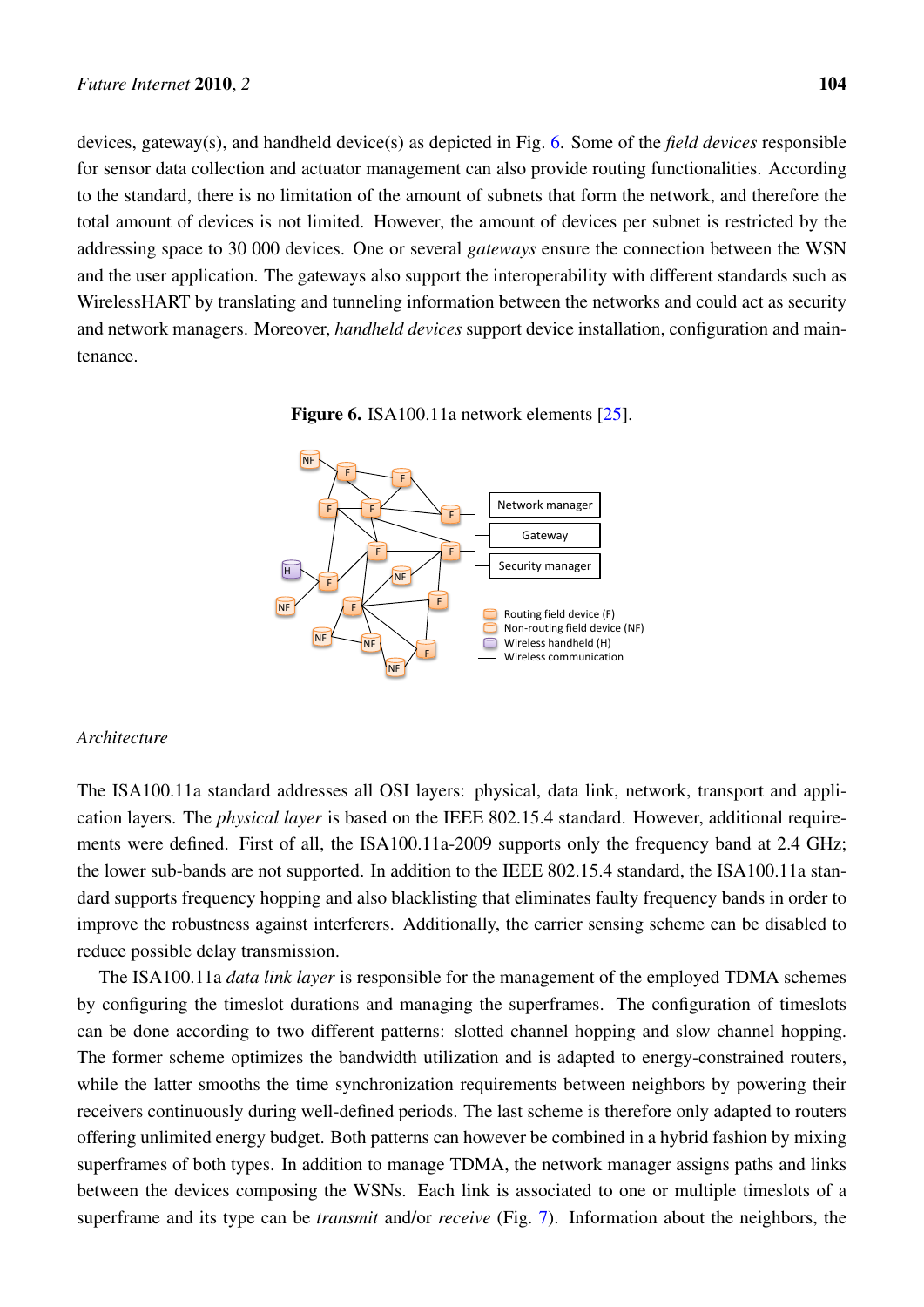channel offset from the superframe hopping scheme as well as possible alternatives for the transmission and reception are also included. The ISA100.11a data link layer supports the previously described graph routing as well as source routing.

The *network layer* provides schemes for routing and QoS. It allows energy and bandwidth savings by mapping and translating the 128-bit addresses of the application endpoints to 16-bit short addresses used within subnets and vice versa. These savings can be increased by adapting the packet formats in function of the desired addressing, routing or QoS. Moreover, the network layer headers are compatible with the headers specifications conceived by the IETF 6LoWPAN working group and described in [\[26\]](#page-28-6) in order to support future compatibility. Packet fragmentation and reassembly are also ensured at this layer. The packets can be routed at the backbone and the mesh levels, as defined in the standard. The first routing level is ensured by the data link layer, while the second is performed at the network layer by the end devices with routing capabilities. QoS is addressed in detail in the next section.



<span id="page-9-0"></span>

Depending on the level of reliability required by the application, the ISA100.11a *transport layer* can support end-to-end acknowledgements as well as unacknowledged communication. Additionally, flow control, segmentation and reassembly as well as security (see Section [4\)](#page-21-0) are supported at transport layer, whereas the application layer ensures standard interoperability by using tunneling and native protocols at the gateways. The former carry protocols used in existing standards such as HART or FOUNDA-TION Fieldbus, while the latter provide efficient bandwidth utilization and therefore increase the battery lifetime.

## ZigBee and ZigBee PRO

The ZigBee<sup>®</sup>standard, described in [\[27\]](#page-28-7), was developed by the ZigBee Alliance and was originally designed for home automation. A new ZigBee PRO variant was released in 2007 to fulfill the industrial requirements. The ZigBee PRO standard is still based on the IEEE 802.15.4 physical and MAC layers and provides network and application layers with enhanced security features. However, the ZigBee PRO standard supports only frequency agility that consists of scanning available channels to determine the channel with the least interference, which is then selected and used by all ZigBee devices. Within the scope of this survey, we refer to both ZigBee and ZigBee PRO variants as ZigBee, except for the explicitly mentioned specificities.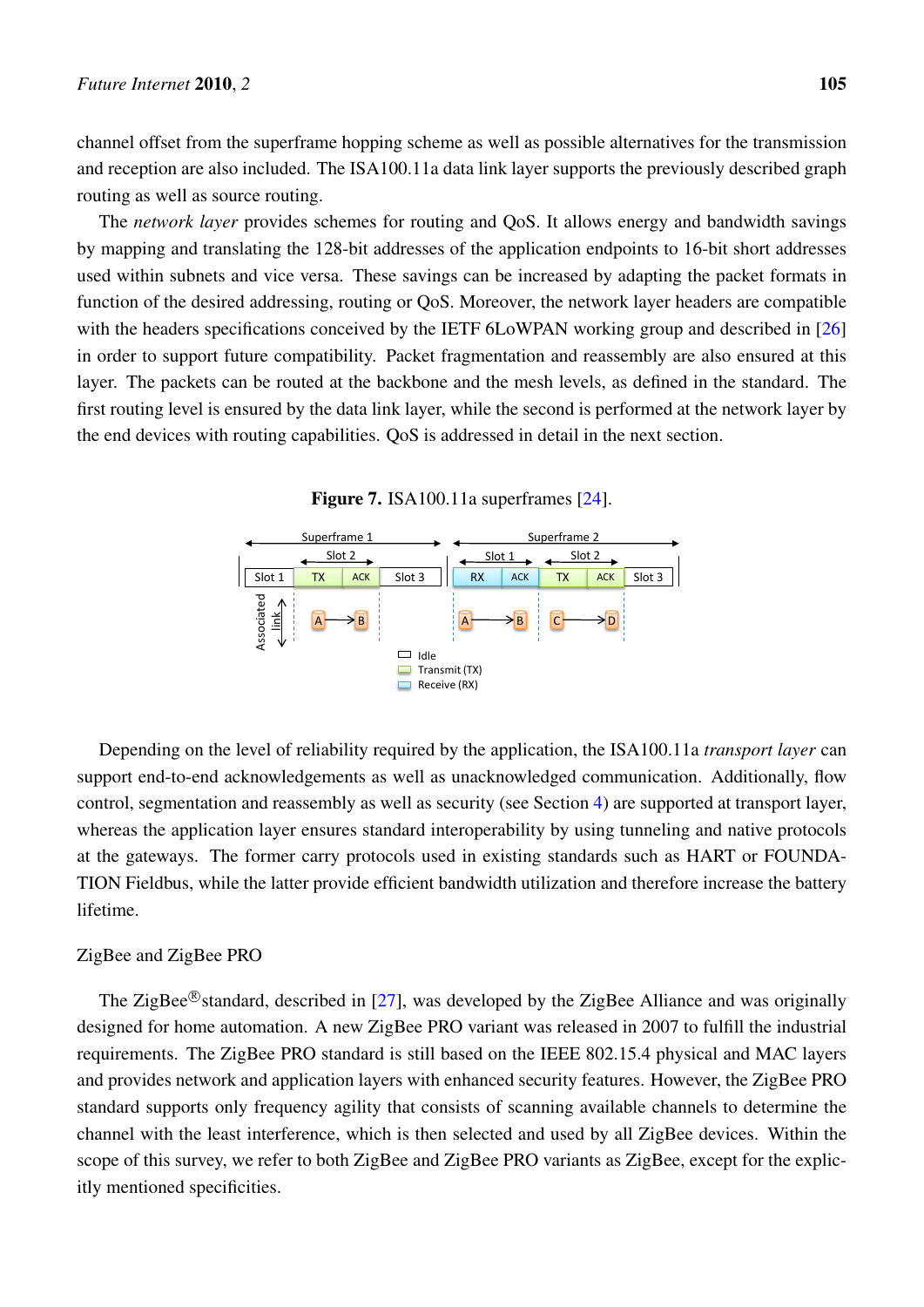#### *Network Elements*

ZigBee networks support hundreds of devices and should thus be suitable even for large deployments. They can be organized into star, tree or mesh topologies. The ZigBee standard is based on the two defined IEEE 802.15.4 device classes including *Full-Function Device* (FFD) and *Reduced-Function Device* (RFD) and proposes three different types of devices: ZigBee coordinator, ZigBee router and ZigBee end devices (Fig. [8\)](#page-10-0). A unique FFD *ZigBee coordinator* manages the network by supervising the network formation as well as information storage, and bridges it with others ZigBee networks. The *ZigBee routers* are complementary to the network manager and also FFD devices with additional routing capabilities, responsible for linking group of devices and supporting multi-hop communications. *ZigBee end devices* are either RFD or FFD. They transmit the collected sensor or actuator data to a unique FFD including router or coordinator functionality. Consequently, a FFD becomes the master of RFDs organized according to a star topology. Furthermore, the ZigBee specifications introduce a *trust center* to manage the keys and the end-to-end configuration. Only one center trusted by all devices should be active and be associated with all network devices.



<span id="page-10-0"></span>

#### *Architecture*

mission mechanisms are possible in ZigBee networks: with or without beacon. In the mode *with bea-*The ZigBee stack is composed of the IEEE 802.15.4 physical and MAC layers as lower layers, and of the network and application layers specified by the ZigBee standard. After having set the selected common frequency for all devices, data transfers between ZigBee devices are possible. Two data trans*con*, the FFD sends a first beacon to synchronize all RFD sleeping phases and announces the superframe structure to manage the communication from end devices to the FFD. The first part of the superframe is slotted and CSMA/CA is used as channel access mechanism, while the second is composed of slots reserved for particular nodes by the network coordinator (Fig. [9\)](#page-11-0). The FFD announces first the data transfer in the beacon to transfer data from the FFD to the RFD. Then, the concerned RFD must send a data request to the FFD to begin the data transmission. In case of FFD to FFD communication, the mechanism is similar, as one FFD acts as end device and is synchronized by the beacon originating from the second FFD. In the mode *without beacon*, no beacon and superframe are transmitted . The channel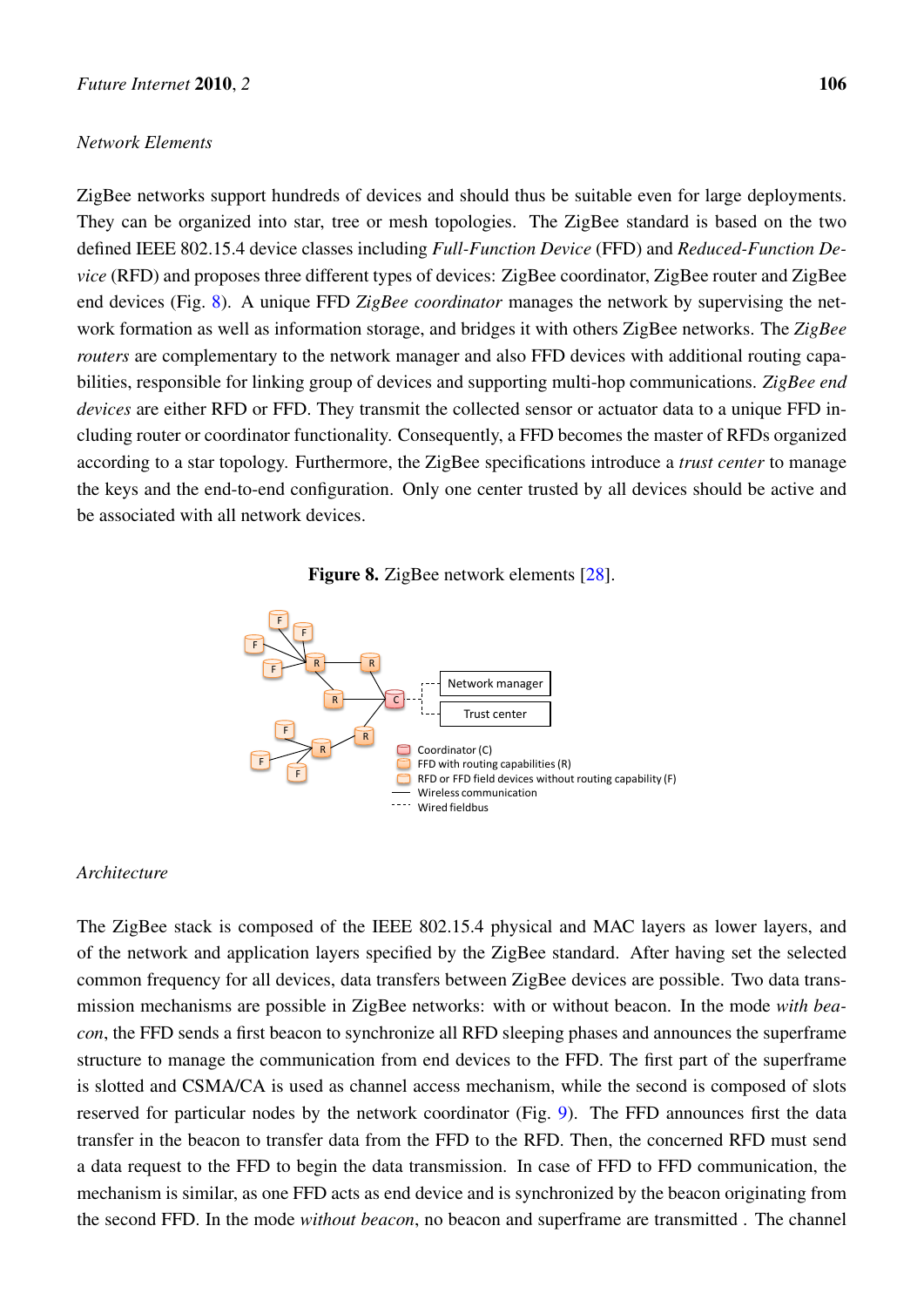access is based on unslotted CSMA/CA. Each FFD coordinator remains continuously active to receive data coming from end devices during their limited active phase. RFDs send data requests to the FFD to receive data from the FFD. FFDs are permanently active and can thus communicate easily. In addition to transmission management, the MAC layer partially supports the admission of new devices in the network. The admission process starts by the scan procedure, during which the RFDs listen for beacon requests sent by a FFD. Request and acceptance notification are then exchanged at the MAC layer to complete the admission process. However, the decision to accept or reject a device is left to the security mechanisms supported by the upper layers and in case of acceptance, a 16-bit short address is assigned to the new device.

The *network layer* is specified by the ZigBee standard and is responsible for network formation, address assignment as well as routing over the ZigBee network. The network layer is complementary to the MAC layer and takes part in the join procedure by initiating a network discovery mechanism to detect surrounding ZigBee networks. After the selection of the network by the application layer, the network layer chooses a parent to attach the joining device and requests the MAC layer to begin an association procedure, where the network layer assigns the 16-bit address to the joining device. The ZigBee network layer employs the *Ad hoc On Demand Distance Vector* routing algorithm (AODV) as route discovery mechanism to manage routing in mesh networks.



<span id="page-11-0"></span>

The ZigBee *application layer* proposes a framework for distributed application development and communication [\[27\]](#page-28-7). This application framework is composed of up to 240 *Application Objects* (APO). They consist of software units controlling dedicated device hardware and are disseminated over network devices. Each APO manages a set of variables and offers the possibility to set and read its values as well as report value changes. These functions are accessible by using the APO local number, which extends the device address. Additionally, the *Application Sub Layer* (APS) provides an interface to ensure security and data services between APO and *ZigBee Device Objects* (ZDO), which manage APO discovery services. Finally, application profiles described in the ZigBee specifications define formats and protocols for intra APO communication allowing the interoperability of ZigBee devices with the same application profile.

## 802.15.4e Factory Automation MAC Layer

The IEEE 802.15 Task Group 4e is currently developing a MAC layer [\[29\]](#page-28-9) dedicated to factory automation and based on the IEEE 802.15.4 standard. The 802.15.4e Factory Automation MAC layer defines a deterministic TDMA communication scheme to fulfill the real-time requirement.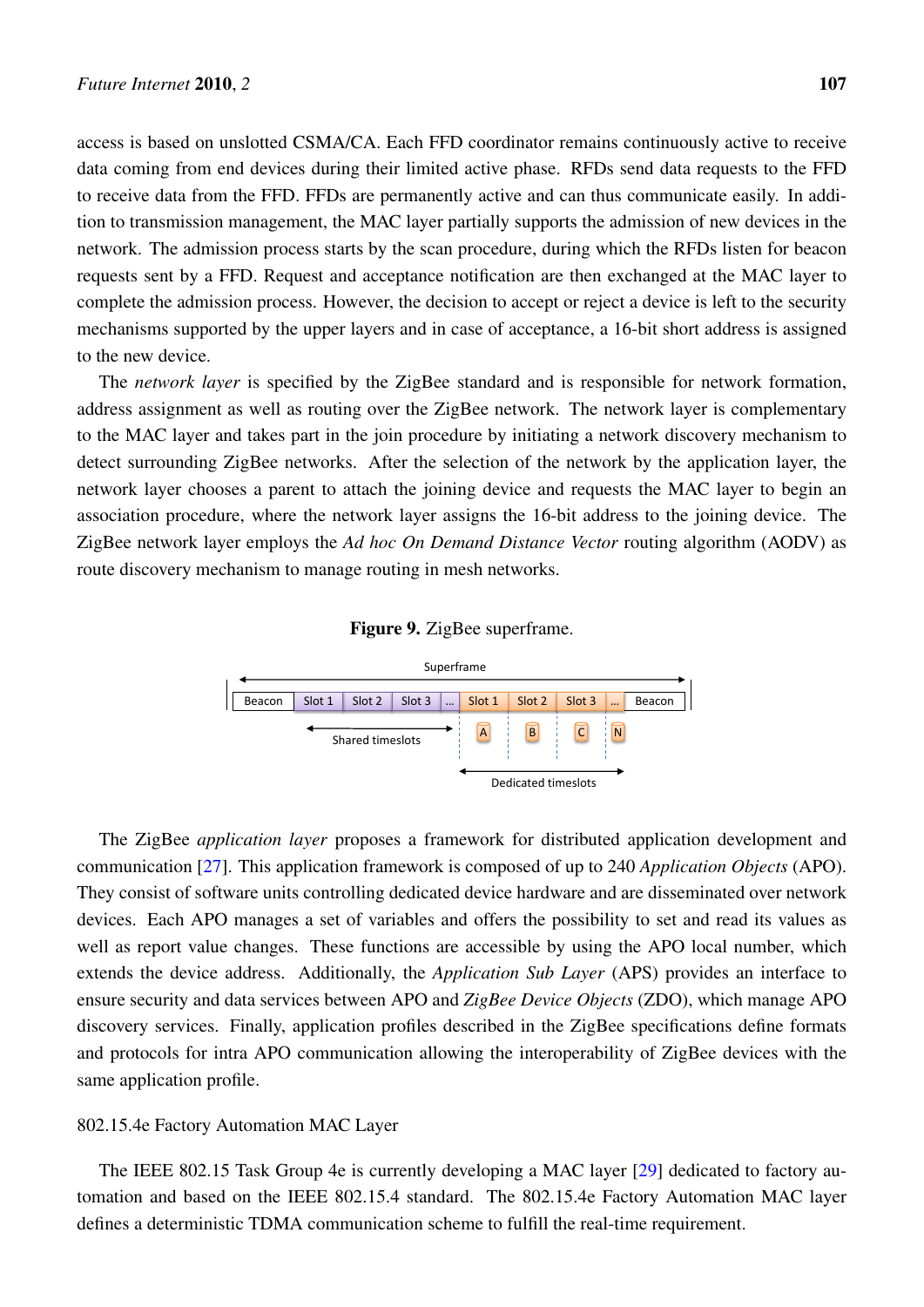### *Network Elements*

<span id="page-12-0"></span>The network is composed of *sensors* and *actuators* organized in star topology around a *gateway* (Fig. [10\)](#page-12-0). The *network manager* configures each end device via the gateway and allocates the dedicated time slots. After the configuration phase, sensor to gateway communication is unidirectional, whereas actuator/gateway communication is bidirectional.

Figure 10. 802.15.4e Factory Automation MAC Layer network elements.



#### *Architecture*

The 802.15.4e Factory Automation MAC layer is based on the IEEE 802.15.4 physical layer and develops particular superframe formats as well as transmission modes to support deterministic TDMA [\[29\]](#page-28-9). The gateway supports three main transmission modes: discovery mode, configuration mode and online mode.

The *discovery mode* takes place during either network setup or joining procedure. The gateway sends superframes with beacons to indicate the discovery mode. When a device wanting to join the network receives such a beacon, it tries to access the transmission medium to send a *Discover Response* frame to the gateway with its current configuration parameters. The frame will be retransmitted by the device until the gateway receives it or changes its transmission mode.

During network setup or reconfiguration, the gateway is in a *configuration mode* and indicates this status in the superframe beacon. When the device receives the beacon and gets access to the transmission medium, it sends a *Configuration Response* frame to the gateway with its current configuration until the gateway receives it or changes its mode. As soon as the gateway receives the *Configuration Response* frame, it sends a *Configuration Request* frame with the new device configuration parameters and the device sends an acknowledgement in the next superframe.

In the *online mode*, devices can send data to the gateway in the timeslots allocated during the configuration mode and the gateway acknowledges the received data in the following superframe.

The superframes are sent to the end devices by the gateway and their structures depend on the current gateway transmission mode. The first slot is designed as the beacon slot (Fig. [11\)](#page-13-1) and is common to all superframe structures. The end devices can detect the start of a new superframe at the reception of this first slot and synchronize themselves with it. Additionally, the beacon specifies the current trans-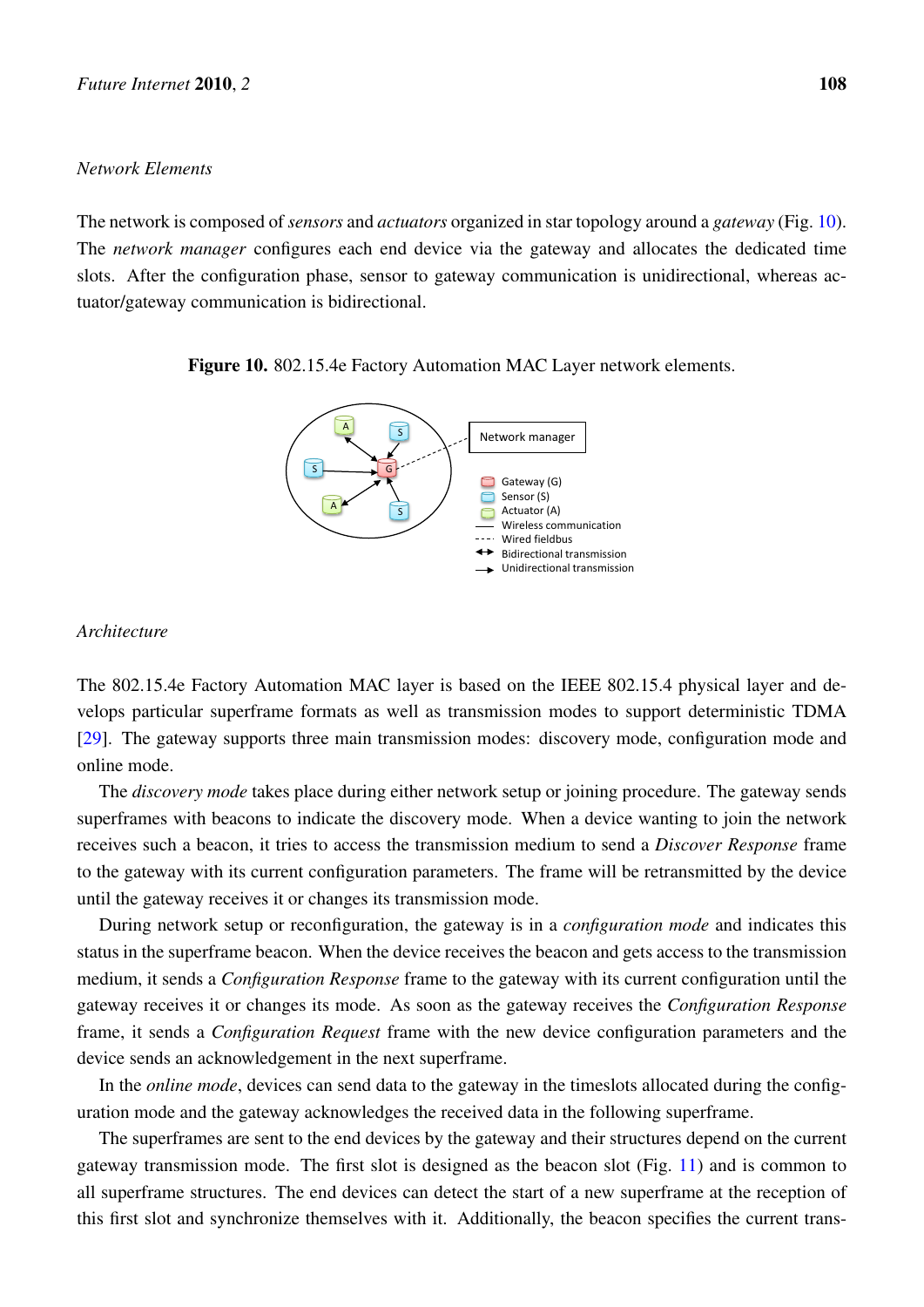<span id="page-13-1"></span>

Figure 11. 802.15.4e FA MAC superframe structure [\[29\]](#page-28-9).

mission mode and also acknowledgements for data transmitted in the previous superframe. In discovery, configuration and optionally online modes, the beacon is followed by up to two management time slots, which manage the bidirectional transmission between gateway and actuators. During online transmission mode, the next time slots are allocated to sensors. These timeslots can be either dedicated to a particular device or shared by a group of devices using CSMA/CA. In the first case, no addressing information is necessary, whereas the second case requires a simple addressing scheme. Then, actuator time slots are reserved in the superframe. The direction of the communication between actuators and gateway is indicated in the beacon, and each time slot can be either dedicated or shared.

## <span id="page-13-0"></span>3. Quality of Service

Quality of Service (QoS) refers to "*the collective effect of service performance which determine the degree of satisfaction of a user of the service*" [\[30\]](#page-28-10). More technically, QoS can be defined as the "*welldefined and controllable behavior of a system with respect to quantitative parameters*" [\[31\]](#page-28-11). Interesting parameters to monitor for computer networks can be delay, jitter, throughput, fairness, and packet losses for example. However, the requirements of industrial automation networks are different from usual computer networks. The harsh industrial operation environment may degrade the wireless communication performance due to path loss and shadowing, multi-path propagation, and interference [\[12\]](#page-27-8). Moreover, the traffic is mainly composed of short packets containing sensor measurements or actuator commands that need to be delivered timely, instead of large multimedia streams or interactive traffic that prevails in computer networks. We next identify the specific QoS requirements and evaluate the aforementioned selected specifications with respect to their compliance to these requirements. Open issues are identified and discussed based on the results of this evaluation.

#### *3.1. Requirements*

Industrial automation applications can be divided into two main categories of systems [\[32\]](#page-28-12): close-loop<sup>1</sup> and open-loop systems<sup>2</sup> as defined in [\[33\]](#page-28-13). The applications based on either close or open-loop systems have different QoS requirements, as close-loop systems monitor discrete operations, such as actuator control, and open-loop systems monitor continuous processes, such as cooking raw material.

<sup>&</sup>lt;sup>1</sup>In closed-loop systems, "the control action is somehow dependent of the input". The input is the stimulus, excitation or *command applied to a control system*" and the output is "*the actual response obtained from a control system*". The control action refers to the "*quantity responsible for activating the system to produce the output*". More precisely, in closed-loop systems, also designated as feedback control systems, "*the output [. . . ] is compared with the input to the system [. . . ] so that the appropriate control action may be performed at some function of the output and input*" [\[33\]](#page-28-13).

<sup>&</sup>lt;sup>2</sup>In an open-loop system, "*the control action is independent of the input*" [\[33\]](#page-28-13).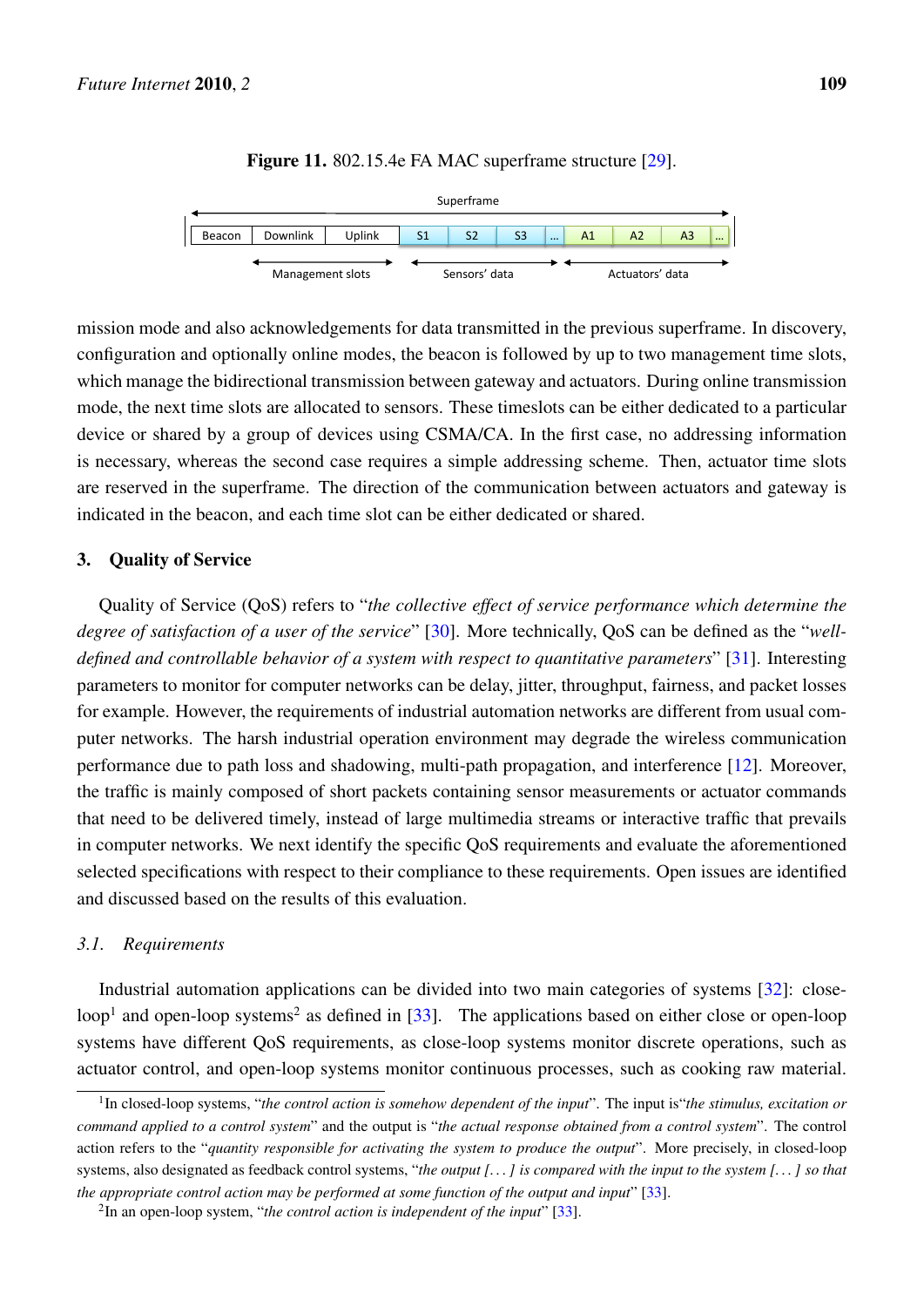|                      | Real-time requirements |                    |               |                     |  |  |
|----------------------|------------------------|--------------------|---------------|---------------------|--|--|
|                      | None                   | Soft               | Hard          | Isochronous         |  |  |
| Cycle duration       |                        | greater than 10 ms | 1 ms to 10 ms | 250 $\mu s$ to 1 ms |  |  |
| Jitter               |                        |                    |               | less than 1ms       |  |  |
| Application examples | Maintenance            | Process automation | Control       | Motion control      |  |  |
|                      | Diagnosis              | Data acquisition   | Machine tools |                     |  |  |

<span id="page-14-0"></span>Table 2. Industrial automation applications classified according to their real-time require-ments [\[35\]](#page-28-14).

In close-loop applications, the sensors generate traffic that needs to be transmitted timely, reliably and accurately [33] to the control system, whereas in open-loop applications, real-time processing is typically not required, but the energy consumption is a crucial point. An additional classification [\[35\]](#page-28-14) of the industrial applications refines these categories and is based on the degree of the required real-time guarantees. The classification is composed of four classes presenting increasing real-time requirements that are summarized in Table [2.](#page-14-0) We next focus on the support of real-time traffic and the reliability offered by the selected specifications.

# *3.2. Evaluation of the Selected Specifications*

To evaluate the support of real-time transmission, the medium access control mechanisms including priority management schemes of the selected specifications are compared. Different diversity parameters including frequency and space diversity as well as protocol features such as acknowledgements are additionally considered in order to estimate the reliability provided by the different specifications.

# Real-time Support

The selected specifications are mainly based on the IEEE 802.15.4 data link layer, except for the WISA specification relying on the IEEE 802.15.1 standard. As 802.15.4e FA MAC Layer and WISA only address the specifications of the physical and data link layers, the comparisons of the selected technologies are mainly based on the features of their two first layers. To complete this comparison, the 802.15.4 FA MAC needs to be evaluated in the context of a whole system. However, this aspect is outside the scope of this survey.

# *Medium Access Control Mechanisms*

Each standard uses TDMA as medium access control mechanism (Table [3\)](#page-16-0). However, TDMA is not the main medium access scheme in the ZigBee standard, which uses primarily CSMA/CA, but can also provide guaranteed timeslots in its beacon mode. Even if all specifications make use of TDMA access mechanisms, some differences between them can be observed. First of all, the timeslot length can be configured in the ISA100.11a, ZigBee and 802.15.4e FA MAC standards, while it is fixed in the others standards. Adapting the timeslot length to the needs of the applications allows taking into account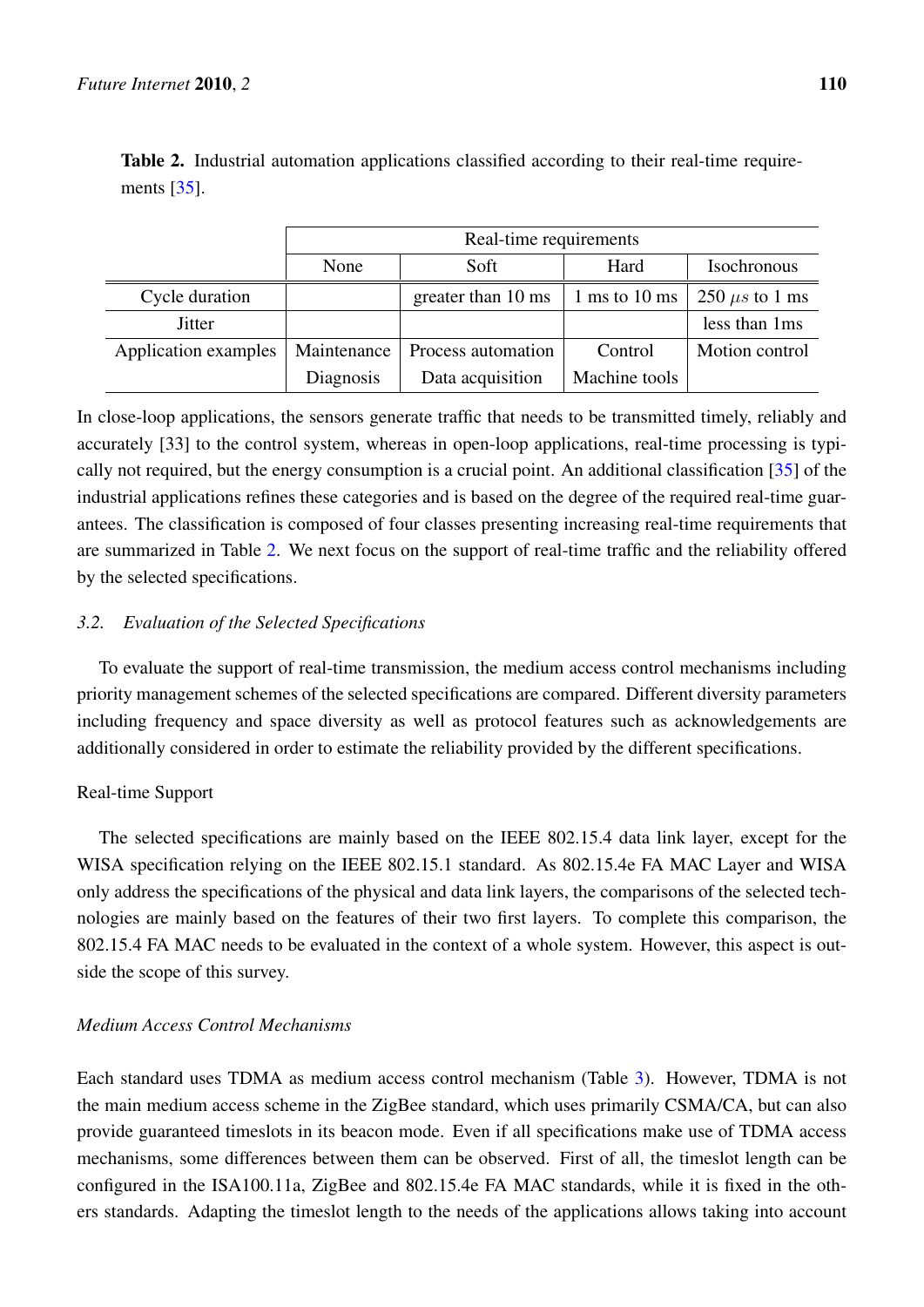the specific characteristics and optimizes the timeslot duration. Without such optimization, time can be lost between two successive slots if the slot is longer than the data to send. Configuring the length of the timeslots is thus an important feature to allow for optimizing the real-time support. However, all timeslots inside each superframe have the same length that limits a real adaptation to the requirements of individual applications, as only the overall traffic mix can be optimized. Another feature is the selection of the type of the timeslots, which can be either shared or dedicated. Most of the selected specifications offer both kinds of timeslots. Only the WISA specification uses exclusively dedicated timeslots. The choice between dedicated and shared timeslots is made difficult by the trade-off between real-time support and optimized utilization of the medium. Indeed, the dedicated timeslots are assigned to one particular device only. If this device wants to send commands or measurements, the data are transmitted immediately within the reserved timeslots. Otherwise the timeslot is lost and other devices wanting to transmit information may be constrained to wait longer. In case of shared slots, the devices have to compete to access the medium. The medium utilization is thus optimized because slots can be utilized by the stations in need of bandwidth, but the data transmission cannot always be immediate due to random back-off mechanisms for example.

## *Superframe Management*

Furthermore, the WirelessHART, ISA100.11a and the ZigBee standards allows optimizing the transmission of superframes to fit the real-time communication constraints. The ISA100.11a standard supports insertion, removal and activation of superframes during the operating process, whereas additional superframes can be transmitted in parallel to the mandatory superframe in the WirelessHART standard. In the *without beacon* mode of the ZigBee standard, no superframe is transmitted and the devices do not have to wait for the next timeslot to transmit their data. However, this solution has also drawbacks. If one device has a great amount of data to send, the channel would be occupied for a long period of time and data requiring real-time transmission could not be send during this period. Moreover, the time to get access to the channel may be longer than in case of dedicated slots, if all the devices have data to be sent. The management of dedicated and shared timeslots has therefore to be tailored to application characteristics and the traffic patterns.

## *Priority Management*

In addition to medium access control, flow control with assignment of priority to the packets can be introduced to support real-time at higher level. A priority flag indicates to each device on the path if the arriving packet has to be transmitted without delay or can be buffered. The WirelessHART standard defines four main priority levels according to classes of data [\[36\]](#page-28-15). Control and configuration information as well as network diagnostic messages have the highest priority, followed by a second category composed of process data measurements and network statistic messages. The lowest priority is assigned to the fourth category, which includes packets reporting information about events and alarms. Additional classes of data are classified into the third category. In comparison, the ISA100.11a standard allows to prioritize the QoS contracts established between the devices and the system manager in addition to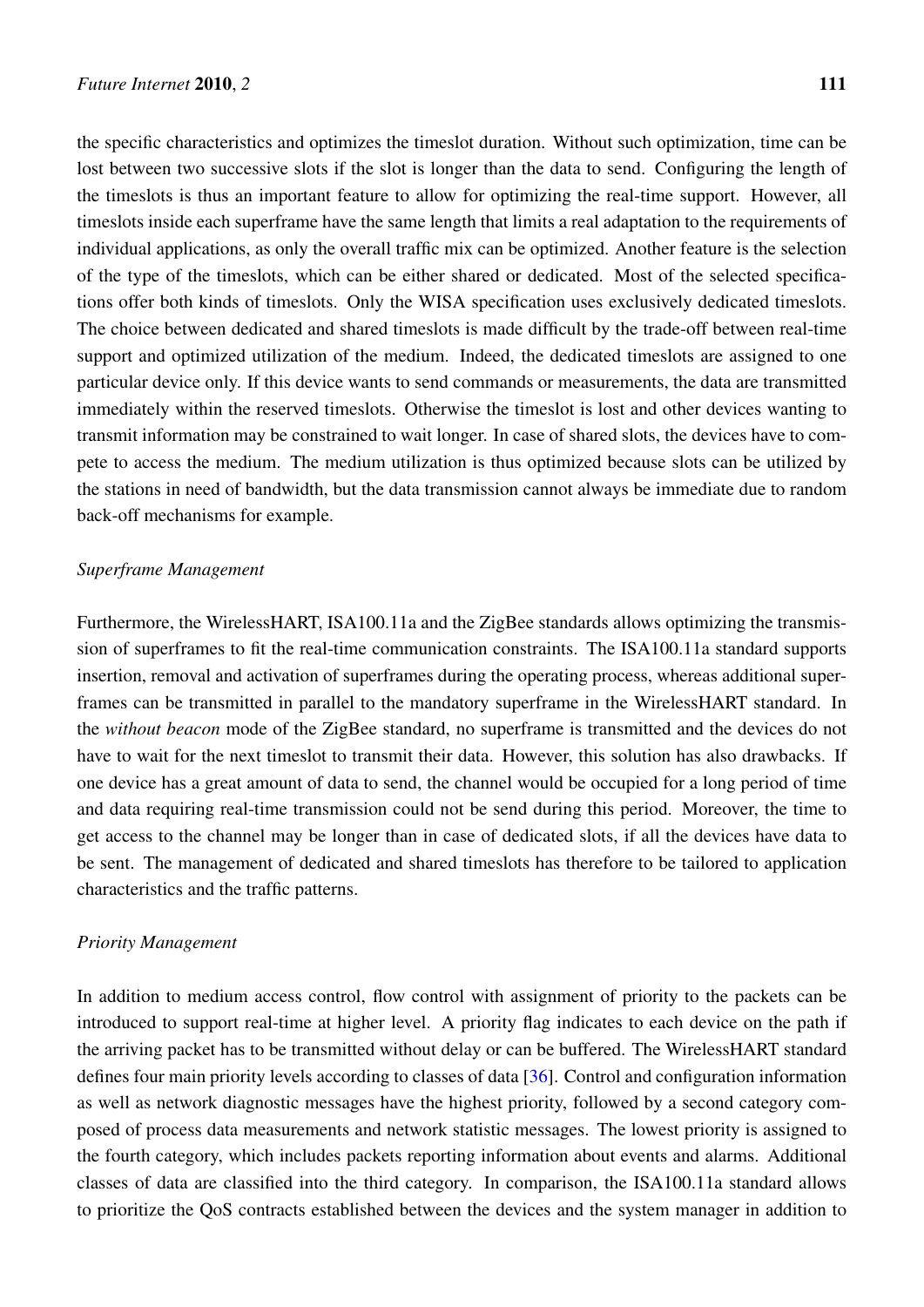<span id="page-16-0"></span>

|                         | <b>WISA</b>        |                 |              |       | WirelessHART ISA100.11a ZigBee 802.15.4e MAC |
|-------------------------|--------------------|-----------------|--------------|-------|----------------------------------------------|
| <b>TDMA</b>             | X                  | X               | $\mathbf{x}$ | $x^3$ | X                                            |
| <b>CSMA/CA</b>          |                    |                 |              | X     |                                              |
| <b>FDD</b>              | X                  |                 |              |       |                                              |
| Superframe              | X                  | X               | X            | $x^4$ | X                                            |
| Fixed times ot duration | X                  | X               |              |       |                                              |
| Duration                | 64 and 128 $\mu s$ | $10 \text{ ms}$ |              |       |                                              |
| Shared timeslots        |                    | X               | $\mathbf{x}$ | $x^4$ | X                                            |
| Dedicated timeslots     | X                  | X               | $\mathbf{X}$ | $x^4$ | X                                            |
| Superframe optimization |                    | X               | X            |       |                                              |
| Message-based priority  |                    | X               | $\mathbf{x}$ |       |                                              |
| Priority levels         |                    | 4               | 2            |       |                                              |
| Contract-based priority |                    |                 | $\mathbf{x}$ |       |                                              |
| Priority levels         |                    |                 | 4            |       |                                              |

Table 3. Features relevant for real-time operation.

message priorities. The device wanting to transmit data first sends the required priorities in a contract proposal, as well as other additional parameters including reliability, periodicity and negotiability. The system manager replies to this request in a contract response and indicates the provided QoS for the requested communication. Depending on the traffic conditions, the system manager might not be able to provide the requested QoS. If the device indicates that the contract is negotiable, the system manager can propose another QoS level or postpone the contract to provide the requested QoS level. The contract priority is set during the contract establishment and concerns all messages exchanged during the contract duration. Depending on these priorities, the system manager manages the routing and the load balancing to provide the guarantees defined in the contract. Four levels of contract priority are available at network layer: network control, real time buffer, real time sequential and best effort queued. The first priority level can be used by the system manager to communicate critical information about the network management; whereas the second category is used for periodic data exchanges with buffer overwrite operations in case of fresher messages. The third class, real time sequential, is appropriate for applications requiring sequential and real-time data delivery like video or voice-based applications. The last level is adapted for client-server communications. Within the contract, message priority can also be assigned by setting one bit to either low or high. However, the contract priority takes precedence over the message priority.

Each standard supports real-time communication in a different way. While the WISA specification and the 802.15.4e FA MAC layer target applications with strong real-time requirements, the ZigBee

 $3$ In the beacon mode, the second part of the superframe is composed of timeslots assigned and reserved by the network manager in a similar manner as TDMA.

<sup>4</sup>Only in the beacon mode.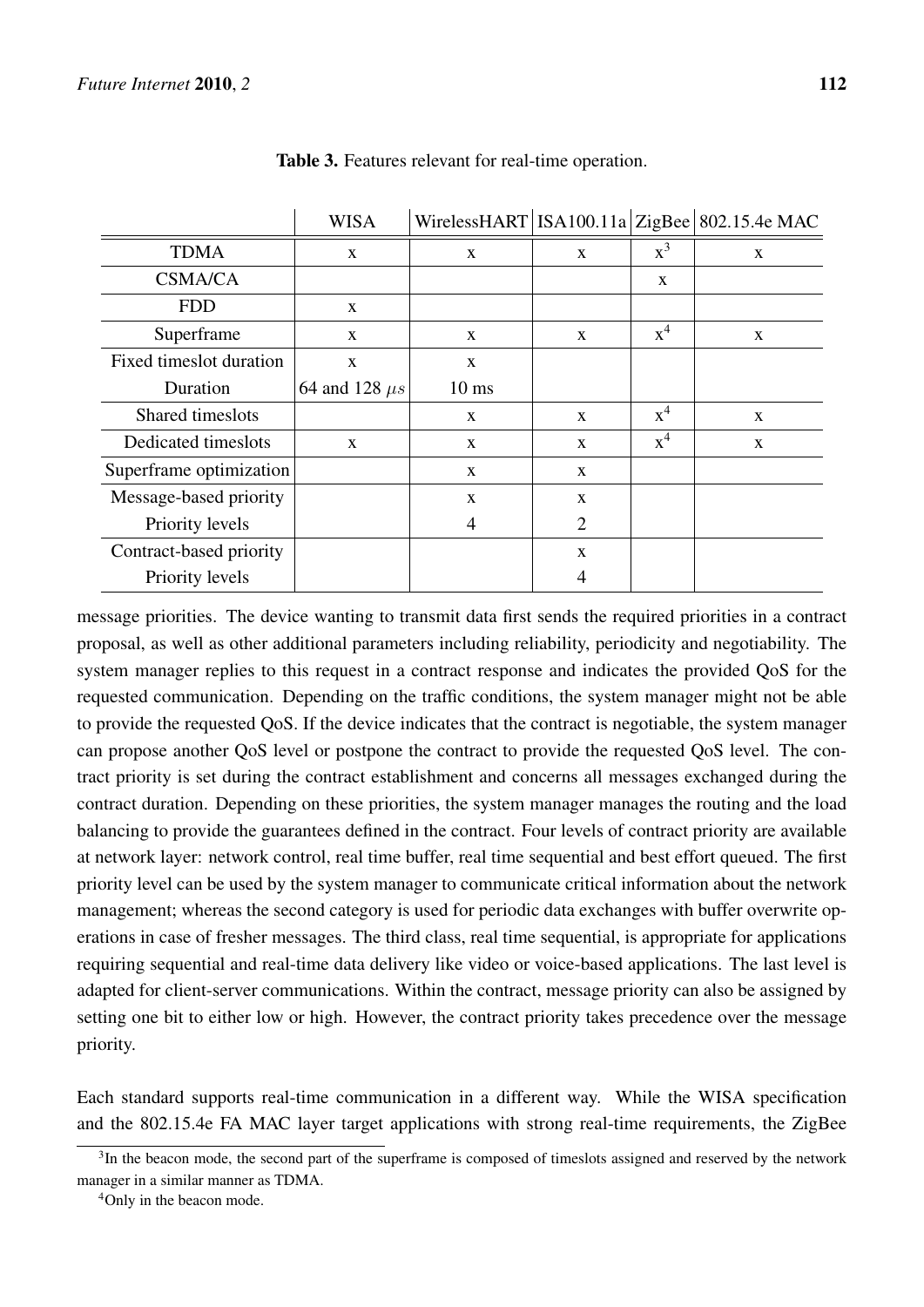and the WirelessHART standard are more adapted to applications with softer requirements. The recent ISA100.11a standard supports currently soft real-time requirements. More precisely, the evaluation of the selected technologies has shown that:

- Dedicated timeslots are supported by all standards. Their utilization is a key feature to fulfill strong real-time requirements and is particularly appropriate, if the complete set of the sensors have a continuous stream of information send. To optimize the transmission, dedicated as well as shared timeslots can be combined to support fluctuations of the traffic load. Such hybrid modes can be envisaged in most of the considered technologies except for the WISA standard, which only support dedicated timeslots.
- Tuning the timeslot length is a second key feature that allows to support application-specific traffic as well as optimize the real-time support. Except for the WISA and the WirelessHART standards, all standards offer this option. However, the timeslot length is common to all timeslots within a superframe, which limits the adaptation to variations of traffic as well as real-time requirements. Although this property may be useful for applications with various length of data to send, it would introduce additional overhead and complexity and may therefore unnecessary.
- Superframe management is an additional means to maintain real-time communication in case of very high traffic load. However, the superframe optimization proposed by WirelessHART and ISA100.11a remains a minor contribution to the real-time support in comparison to the aforementioned dedicated timeslots and adaptable timeslot lengths.
- Priority mechanisms are provided by the WirelessHART and the ISA100.11a standards. Both standards support message-based priority, while the ISA100.11a standard offers contract-based priority additionally. Although the proposed contracts are promising in terms of QoS guarantees, the overhead and the complexity introduced by their management as well as the additional resulting traffic may limit their practical feasibility. Even if message-based priorities may be less efficient than contracts, their utilization allows to reach a balance between overhead and efficiency and provides a complementary method to support real-time traffic.

# Reliability Support

Industrial WSNs are located in spaces, where equipment moves, conditions change and interference perturbs the communication. Mechanisms, such as space and frequency diversity as well as acknowledgements (Table [4\)](#page-18-0), are thus required to protect the wireless networks from these disturbances [\[37\]](#page-28-16).

# *Space Diversity*

Space diversity allows bypassing obstacles and interference by modifying the routing within networks organized in mesh topology. Such ability is however impossible with star topologies, as each device communicates exclusively and directly with a central coordinator. In case of obstacles that block the wireless communication, no alternative path is available and the communication cannot be established. Within the selected standards, the WISA specification and the 802.15.4e FA MAC standard are foreseen to be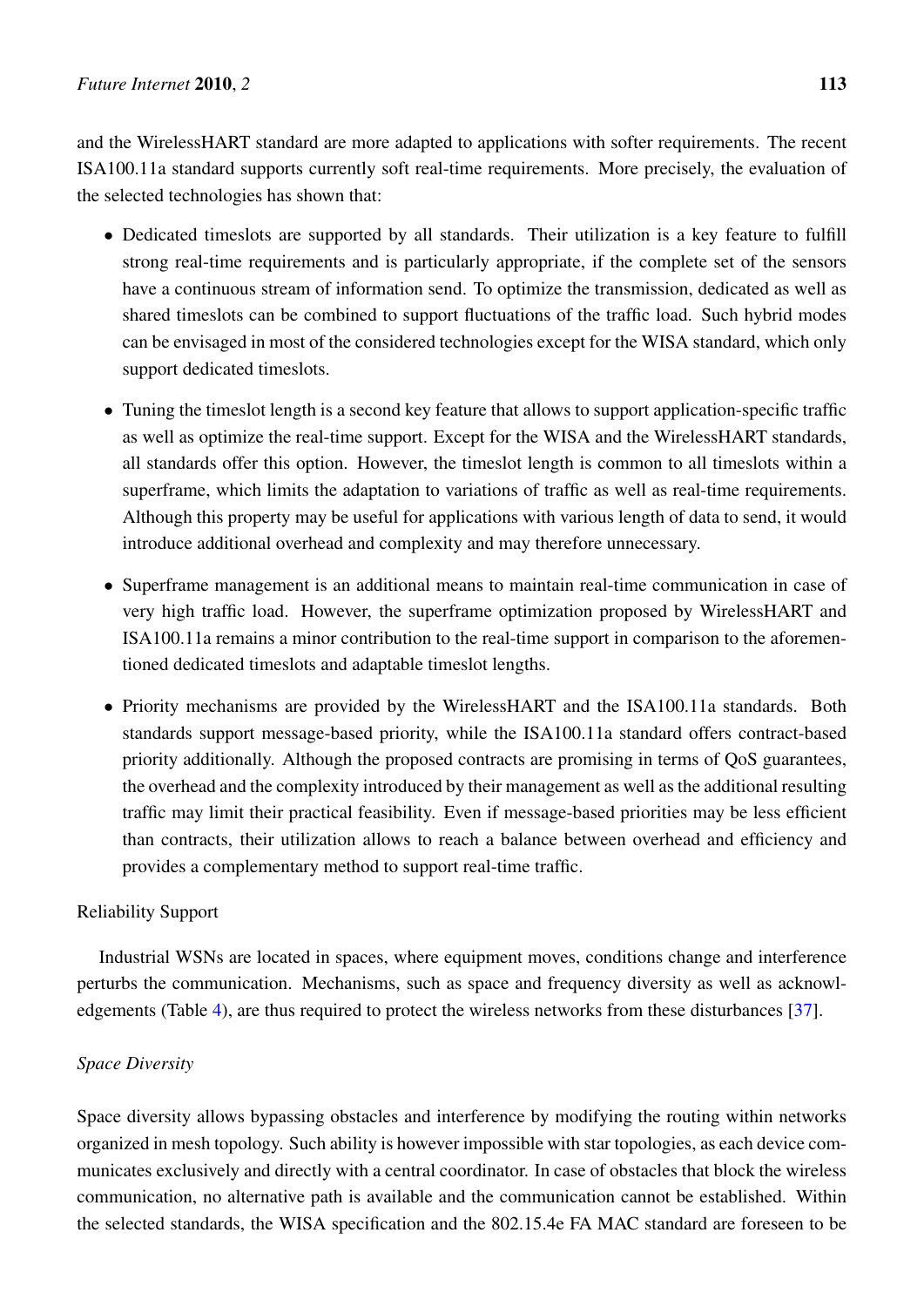<span id="page-18-0"></span>

|                          |              |   |   |       | WISA WIFERESSTAKI   ISAIVU.I I a ZIgDEC   $\delta$ UZ.I J.4C MAC |
|--------------------------|--------------|---|---|-------|------------------------------------------------------------------|
| Mesh topology            |              | X | X | X     |                                                                  |
| Channel agility          |              |   |   | $x^5$ | 96                                                               |
| Channel hopping          | X            | X | X |       | 96                                                               |
| Channel blacklisting     |              | X | х |       | ენ                                                               |
| DDL acknowledgements     | $\mathbf{x}$ | X | X | X     | X                                                                |
| TL acknowledgements      |              | X | X |       |                                                                  |
| Automatic repeat request | $\mathbf{x}$ |   |   | х     | 96.                                                              |

Table 4. Features relevant for robust/reliable features.

WIS A WEIGHT A DELTA 100.11<sup>a</sup>  $Z_{i\alpha}$  $_{\alpha}$  $_{\alpha}$  802.15.4e MAC

deployed in star topology only. Their protection against wireless channel obstructions and fluctuations is therefore reduced in comparison with the other standards. However, the maximal distance between the central coordinator and the sensors is shorter than between devices deployed in mesh topology. The probability of an obstacle breaking the communication is therefore low, if careful network planning is performed.

# *Frequency Diversity*

In addition to space diversity, frequency diversity reduces the effects of the environment on the wireless communication by limiting the interference. Two frequency diversity schemes are possible: channel hopping and channel blacklisting. The channel hopping allows avoiding interference by changing the transmission frequency, while the devices maintain lists of frequencies to avoid due to their significant interference with the channel blacklisting scheme. The WirelessHART and the ISA100.11a standards use both of them and possess therefore an efficient response against interference. The WISA specification uses channel hopping, but does not blacklist faulty channels. In comparison, the ZigBee and 802.15.4e FA MAC standards do not provide any mechanism to avoid potential interference, which may lead to erroneous transmissions or even worse to a total transmission break down. However, the ZigBee PRO standard proposes an enhancement of the ZigBee standard by offering frequency agility. The available channels are scanned during the network setup phase to select a frequency without interference. Then, the frequency is shared by all ZigBee compliant devices and remains unchanged until the next network setup period. Even if the frequency agility may limit the effects of potential interference during the network formation, it can rapidly become inefficient in case of additional sources of interference.

# *Acknowledgement Management*

Interferences or obstacles can also lead to packet loss. To ensure transmission reliability, *acknowledgements* (ACK) at *Data Link Layer* (DLL) are supported by all the selected standards, as well as end-to-end acknowledgements at *Transport Layer* (TL) for the WirelessHART and ISA100.11a stan-

<sup>&</sup>lt;sup>5</sup>Frequency agility is only supported by the ZigBee PRO version.

 $6$ Not addressed by the currently available documentation.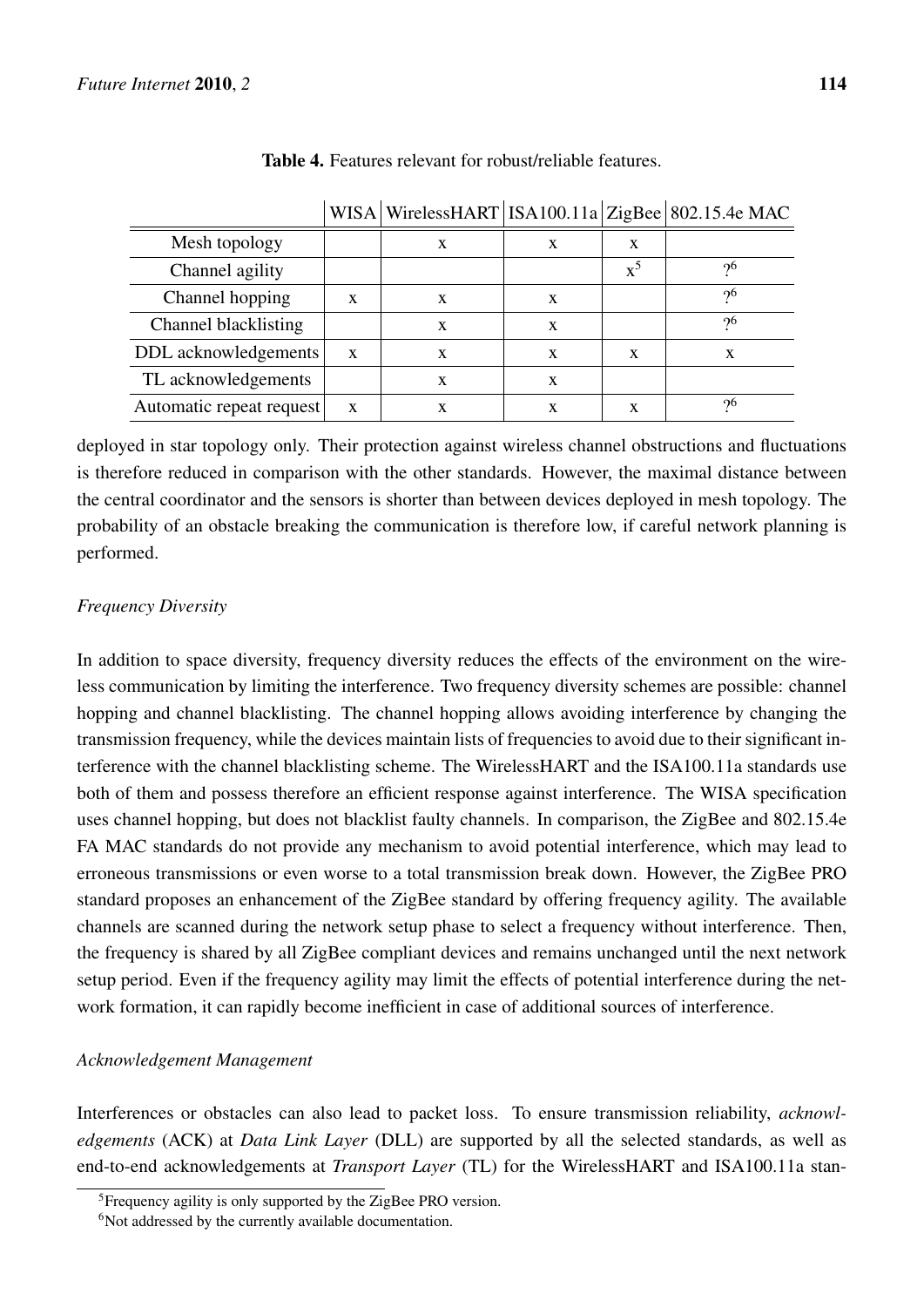dards. Each standard however manages its ACK mechanisms according to its transmission scheme. For example, the WISA specification transmits each ACK in the downlink channel, whereas each ACK is transmitted during the same timeslot as the received data in the WirelessHART standard. Once an ACK is missing, all standards<sup>7</sup> support the automatic retransmission of the data.

The comparison of the aforementioned mechanisms summarized in Table [4](#page-18-0) shows that:

- The technologies targeting *process automation* applications provide a good protection against potential obstacles and node failures, as mesh topology is supported.
- The WirelessHART and ISA100.11a standards offer the most complete set of mechanisms with channel blacklisting and frequency hopping to avoid perturbations caused by interference. While channel blacklisting allows saving time and energy by avoiding scanning channels previously identified as faulty, the obtained benefits are minor in comparison with the frequency hopping capability that is fundamental. Even if the ZigBee PRO version shows some improvements, the frequency diversity proposed by the ZigBee standards is insufficient to fulfill the strong reliability requirements of industrial applications.
- All selected technologies use acknowledgements at data link layer and automatic repeat request to ensure reliable transmissions and identify packet losses. At transport layer level, only the WirelessHART and ISA100.11a standards support acknowledgements.

# *3.3. Open Issues*

The previous evaluation has highlighted that the selected specifications differ with respect to the supported QoS requirements for industrial applications, particularly concerning real-time support and reliability.

# Open Standard for Factory Automation

The first conclusion that can be drawn is that no standard provides currently an open solution to *factory automation* with strict real-time requirements. The WISA specification is dedicated to this kind of deployments, but it is based on the IEEE 802.15.1 standard that consumes more energy than the IEEE 802.15.4-based standards. Moreover, the WISA specification is proprietary, thus locking the user into a single vendor as well as the design and maintenance of a proprietary set of interfaces. Even if WISA successfully fulfills the requirements of factory automation, it does not support openness and interoperability. The 802.15.4 Factory Automation MAC provides a promising perspective, but is still under development. Furthermore, the recently released ISA100.11a standard is expected to be enhanced by future addenda to make it fit to applications with stronger real-time requirements. As a consequence, additional research and development is necessary in order to obtain open and IEEE 802.15.4-based standards, which suit the needs of factory automation.

 $7E$ xcept for the 802.15.4e FA MAC standard that does not address this issue in the current proposal.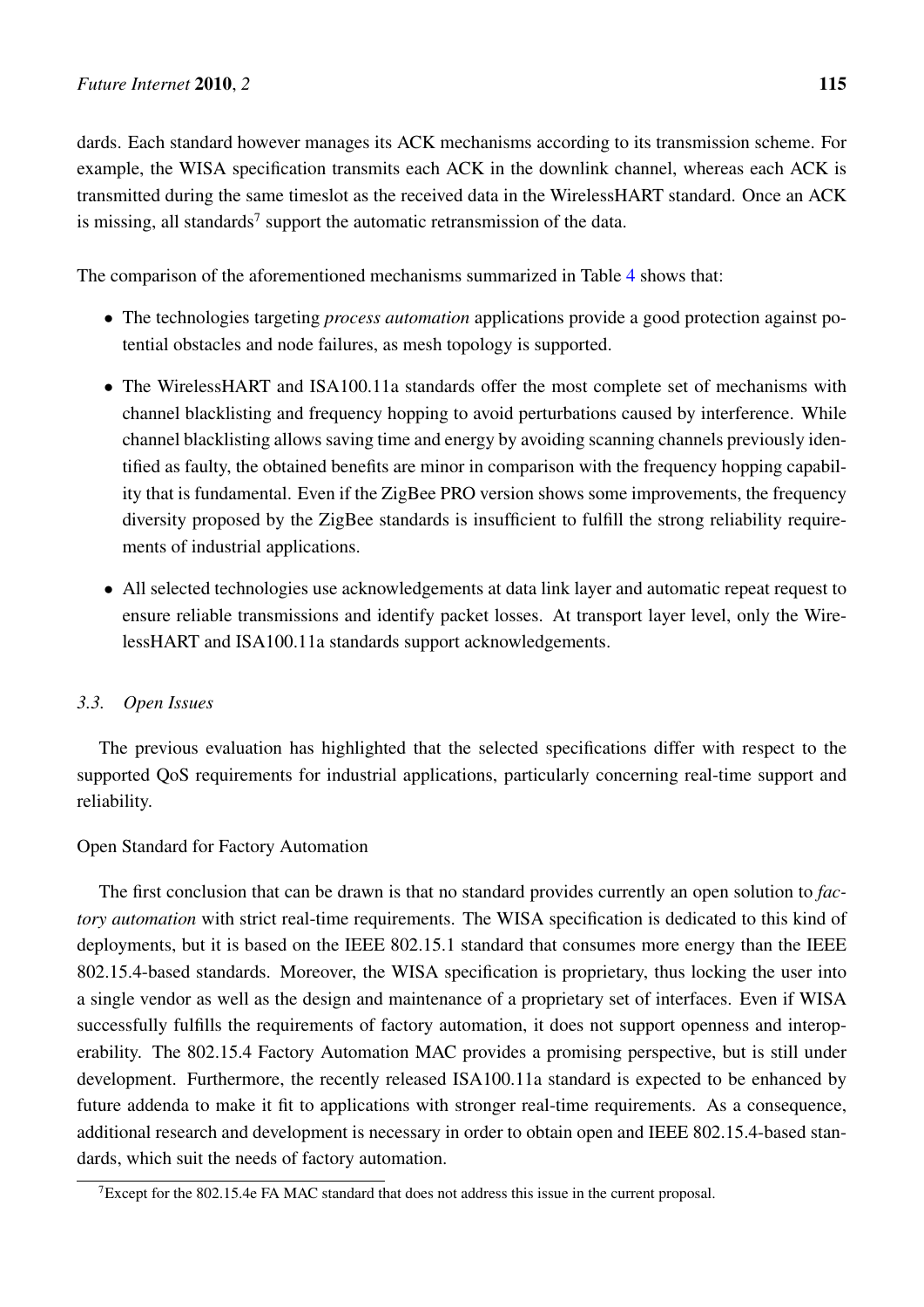#### QoS Support in Heterogeneous Networks

In the *process automation* domain, the standards WirelessHART and ISA100.11a occupy the first positions and a potential convergence is analyzed by the ISA100.12 Working Group. WirelessHART devices are foreseen to be deployed within ISA100.11a-based WSNs, as illustrated in Fig. [12.](#page-21-1) In parallel to the ISA100.12 Working Group, the ISA100 Wireless Backhaul Backbone Network Working Group addresses potential interoperability between the ISA100.11a and the ZigBee-based standards. Additionally, the ISA100.11a standard is compatible with existing wired standards including HART, FOUNDATION Fieldbus, Modbus, and Profi bus. The ISA100.11a standard offers therefore a wide panel of compatible standards, which allows manufacturers to reuse existing devices. However, questions regarding the provided QoS capabilities among heterogeneous WSNs have to be raised. Indeed, such compatibility requires translation between the standards at the gateways, which may increase the end-to-end transmission delay of end systems belonging to different kinds of networks. Moreover, options implemented in one standard may not be supported or may have to be disabled to support interoperability. In such case, segments of the network that do not support the same priority scheme or the QoS contracts established in the ISA100.11a standard may ignore the indicated priority leading to a best-effort QoS. Thus, the efforts to support the QoS requirements would be wasted. A central network manager for both or more network segments based on different standards would be a possible solution because options, configuration settings and capabilities could be centrally managed. The network manager would be able to obtain a global view of the network and thus is able to take the appropriate decisions. However, a single central network manager remains a single point of failure that threatens the resilience of the network, if it is not deployed redundantly. In case of malfunctions, the whole network would be affected and could catastrophically fail. Therefore, the support of interoperability between the investigated standards remains an open issue. Although addressing the heterogeneity has a number of interesting research challenges, its practical feasibility may be limited by the technical complexity and financial costs incurred to adapt different technologies.

# QoS Support in Multi-hop Networks

The surveyed standards dedicated to *process automation* can also be deployed in mesh topology, thus raising the question of QoS support over multi-hop routes. The WirelessHART and ISA100.11a standards propose solutions based on priority mechanisms, which are centrally managed by the network manager. While the standards provide the basic mechanisms to support differentiated QoS, the detailed specification to support operation in a multi-hop network is outside the scope of the standard. Although mechanisms that support QoS in multi-hop networks were developed for other applications, e.g. the Internet, their reuse is limited as they do not provide sufficiently strong real-time guarantees and are mainly adapted to multimedia streams, which differ from data streams in sensor networks. Further research is therefore mandatory to provide an exhaustive description of the required mechanisms to support QoS in multi-hop networks.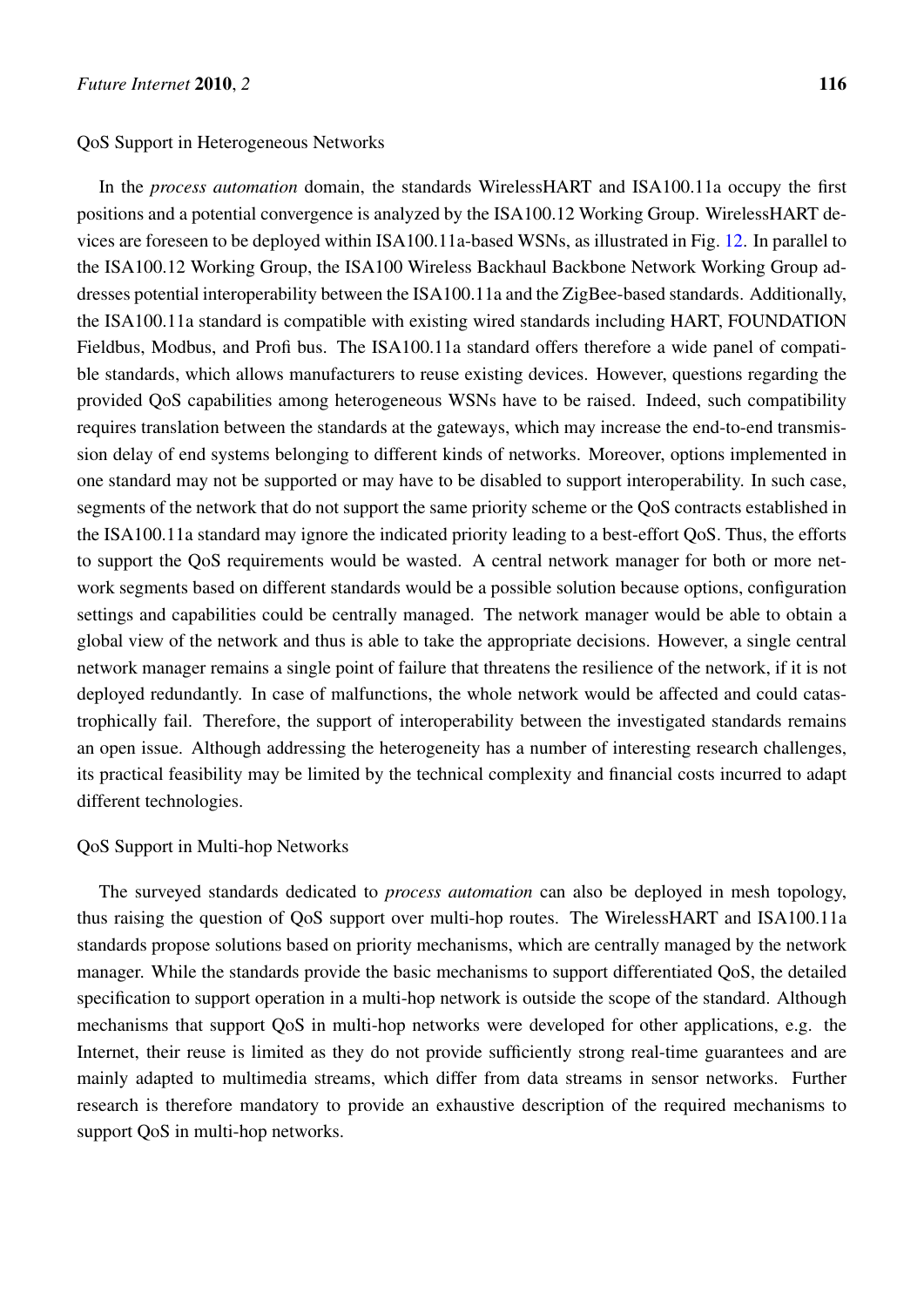

<span id="page-21-1"></span>Figure 12. Interoperability of WirelessHART and ISA100.11.a networks [\[38\]](#page-29-0).

## <span id="page-21-0"></span>4. Security

In addition to the previously considered quantitative QoS parameters, security guarantees play an important role within industrial WSNs. Indeed, without any protection mechanism, the network could suffer from attacks or malfunctions that degrade the desired QoS by introducing additional delays, or not delivering correctly and timely the needed information. For example, these malfunctions can perturb the production chain, as one of the machines would move at an unexpected time or in the wrong direction. Such perturbations can have important consequences going from delayed and damaged production to broken equipment. Additional costs are not the only consequence; employee's lives can be endangered in the worst case; for example in case of explosions due to false temperature measurements in chemical industries. A threat analysis is conducted in this section followed by an evaluation of the selected standards in order to determine whether the WSNs are protected against the identified threats. Within the scope of this survey, only attackers located within the range of the WSNs and taking advantage of the wireless characteristics of the industrial networks are considered, as many methods like firewalls [\[12\]](#page-27-8) are efficient to protect the networks against attacks coming from the outside. Moreover, attacks requiring physical capture of sensor platforms are excluded from this analysis.

#### *4.1. Threat Analysis*

To protect industrial WSNs efficiently against potential attackers, the following main security criteria have to be considered: confidentiality of information, integrity of information, authentication of communication peers and availability of information [\[35\]](#page-28-14). The first criterion ensures that the data access is restricted to authorized parties only, while the second ensures their protection against alteration and modifications by either malicious parties or the harsh surrounding environment. The authentication of communication peers allows guaranteeing that the exchanged data are coming from trusted devices. At last, the information availability ensures that data and services are accessible even in case of attacks.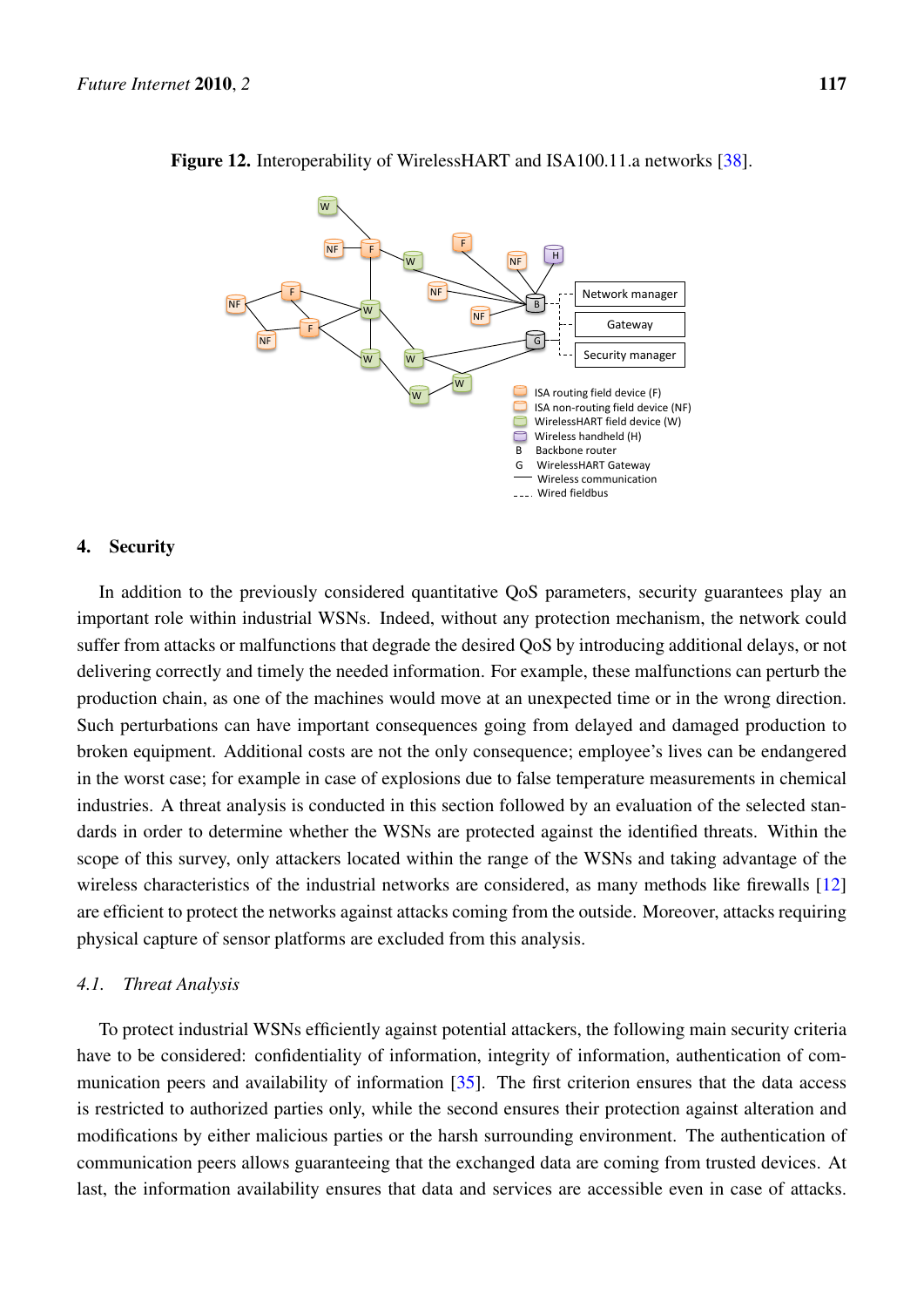To perturb or even break down industrial WSNs, the attackers can therefore target one or several of the aforementioned criteria and conduct the appropriate attack(s).

#### Confidentiality of Information

The wireless nature of the communication between the sensors and devices eases these attacks, as there is no strict physical boundary of the transmission medium. An attacker located close to the network can thus easily eavesdrop the communication and threaten the confidentiality of the transmitted information. The content of the packets can be revealed to the attacker, who can benefit from stolen information like network configuration data to conduct further attacks. Eavesdropping can also be coupled with network monitoring to perform traffic analysis. The aim of this attack is to determine the responsibility of each sensor and identify the data sink for example. An analysis of the packet content is not mandatory to success; the amount of exchanged packets can be a sufficient clue [\[39\]](#page-29-1). However, an attack directed against the data sink can be very efficient, as the entire data set may be damaged or lost.

## Integrity of Information

In addition to the confidentiality of the exchanged information, its integrity can be threatened by attackers adding additional fragments to the packets or manipulating the data. However, malicious behavior is not the only source of packet manipulations; errors due to the harsh industrial environment are also possible. The modifications of the packet content may cause misbehavior of the equipment and thus have inconvenient effects on the production, or even worse.

## Authenticity of Communication Peers

Packet manipulation can be one sign that one or several malicious nodes have succeeded in integrating itself with the network. Such intrusions widely open the doors to further attacks like Sybil [\[40\]](#page-29-2) and node replication [\[41\]](#page-29-3) attacks. Both attacks profit from weaknesses of the authentication mechanisms to insert malicious nodes. In the former case, these nodes take illegitimately multiple identifiers; while in the latter, they capture and use existing device IDs. The identifier manipulation allows the attacker to modify the content of the traffic exchanged between the devices as well as control messages such as routing messages. These attacks can therefore be the basis of further routing attacks like wormhole [\[42\]](#page-29-4) or black hole [\[43\]](#page-29-5) attacks, where the attackers are able to disconnect part of the network or make it totally inoperable.

#### Availability of Information

Such routing attacks also threaten the last criterion, as the data may not be delivered timely or even at all and the information are therefore not available. Additional attacks can be conducted at different layers to disturb the availability of information. At the physical layer, jamming may cause interference at different frequencies in an intermittent or constant manner that make the communication impossible. Jamming may be caused by malicious attacks or unintentionally by surrounding equipment. To fight against malicious jamming, the physical protection of the industrial sites is one of the first measures to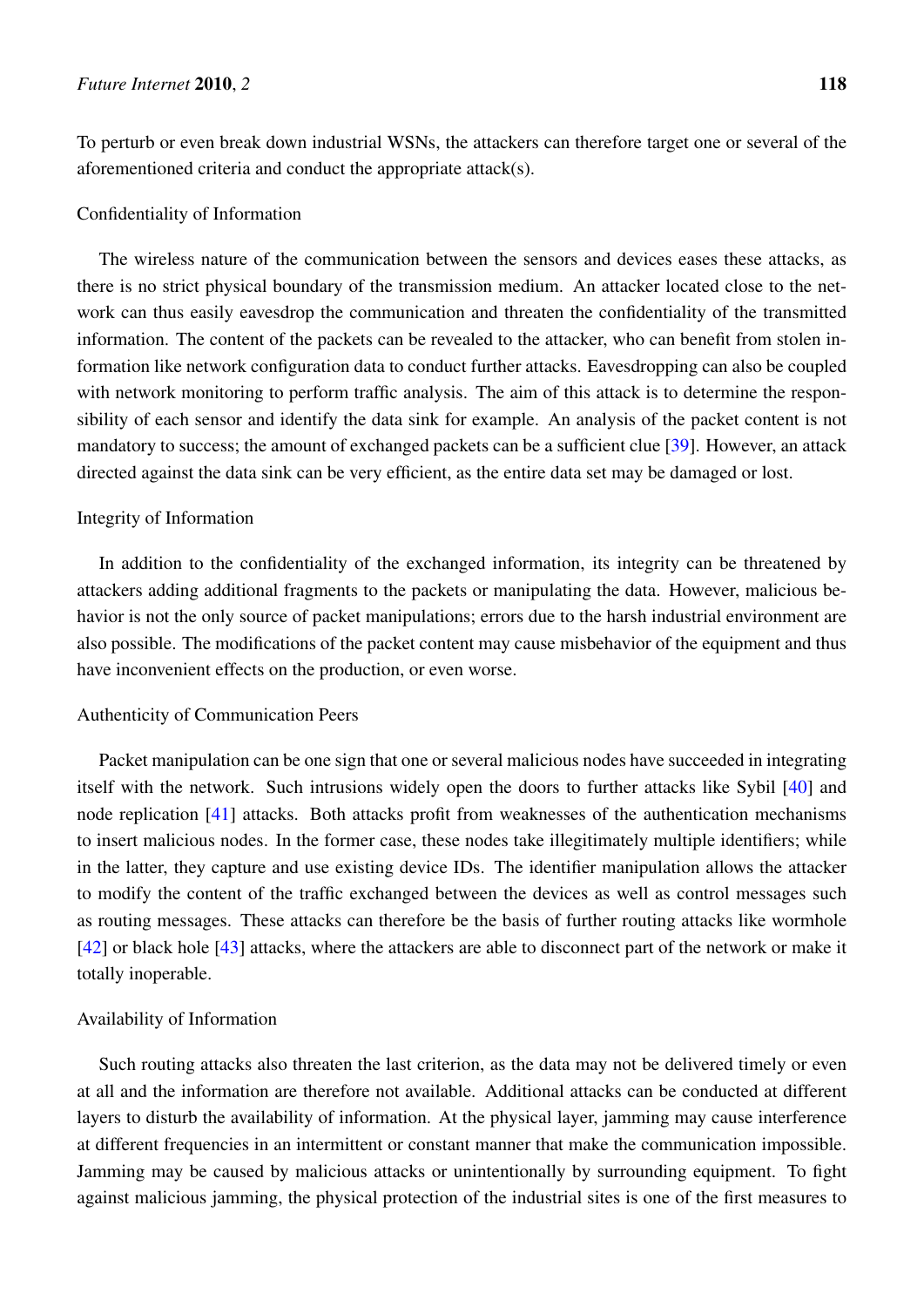adopt. However, most of the industrial sites still accept external visitors. Even if their visits may be strictly controlled, attackers might benefit from security weaknesses to introduce jammers within the factory. Additionally, uninterrupted transmission of data by the attacker can generate collisions and force retransmissions at data link layer. The energy budget of the node decreases rapidly due to the retransmissions and the sensor is made inoperable. Additional energy consumption can also be caused by flooding the network with many connection requests at transport layer for example.

#### *4.2. Evaluation of the Selected Standards*

The selected standards are evaluated to determine how the current industrial WSNs are protected against the aforementioned threats. The set of considered standards is restricted to the WirelessHART, ISA100.11a and the ZigBee standards<sup>8</sup>.

#### Confidentiality of Information

The evaluation begins with data confidentiality including protection against eavesdropping and traffic analysis. The most efficient way to protect the industrial WSNs against eavesdropping is to encrypt the exchanged data. The WirelessHART, the ISA100.11a as well as the ZigBee standards use the 128-bit AES encryption [\[44\]](#page-29-6) coupled with different keys depending on the layer of encryption. For example, WirelessHART uses the session key to encrypt the message at transport layer, while link and network keys are used at data link layer and at network layer respectively in the ZigBee standard. As mentioned by [\[45\]](#page-29-7), AES remains an efficient mechanism to keep the data secret. Moreover, its efficiency is increased by the utilization of keys with short lifetime and unique for each device such as the session key used in WirelessHART. Eavesdropping is consequently made difficult or even impossible in networks running the three considered standards. However, the confidentiality is not ensured at all layers. For example, even if the packets are encrypted at transport layer, header and payload of packets sent at network layer are transmitted unencrypted in the WirelessHART standard [\[45\]](#page-29-7). An eavesdropper can therefore discover the crucial information, such as source and destination addresses that are contained in the network header, and perform traffic analysis easily afterwards. Nonetheless, the traffic analysis attack can also be performed without any message decryption [\[39\]](#page-29-1).

## Integrity of Information

The selected industrial standards benefit from the security mechanisms included in the IEEE 802.15.4 standard that ensure data integrity at data link layer. An additional *Message Integrity Code* (MIC) is inserted at the queue of the data to protect. The data are signed and the receiver is able to determine whether the data have been tampered with or not. Data integrity protection can be provided in complement with encryption by using the *enhanced combined encryption and authentication block cipher mode* (CCM\*). Depending on the desired security level, the length of the MIC can be set to 32, 64 or 128 bits. The longer the code is, the higher the integrity protection is, but also the greater the overhead is. The length should therefore be selected carefully.

<sup>&</sup>lt;sup>8</sup>The security issues are not addressed in the current proposal of the 802.15.4e FA MAC standard as well as in the publicly available information about the WISA technology.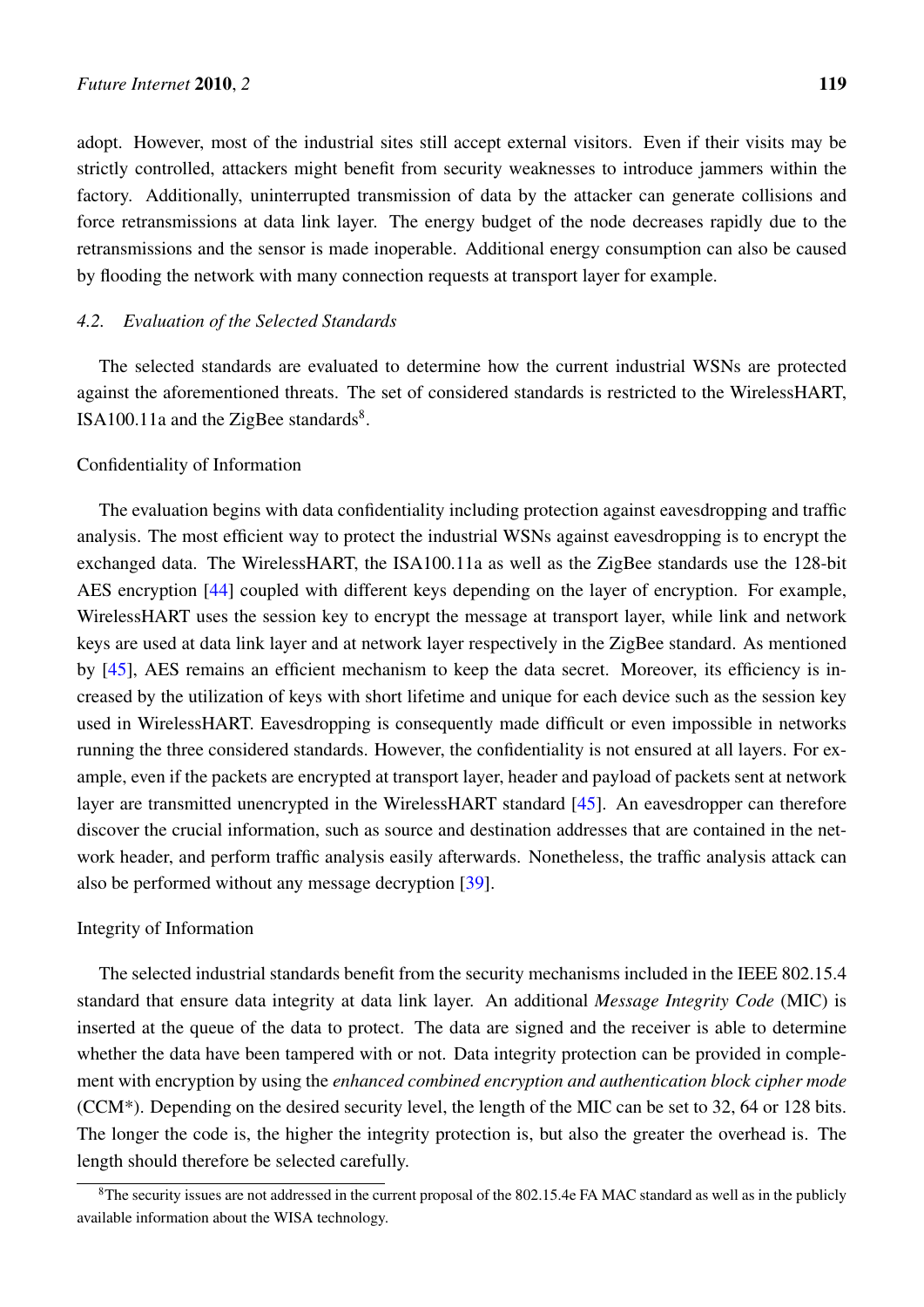#### Message and Device Authenticity

In addition to provide hop-to-hop data integrity, the MIC allows to authenticate the packets by using secret symmetric keys known by both sender and receiver. For example, the shared network key and the unique session key are used in WirelessHART to authenticate the messages at data link and network layers respectively [\[45\]](#page-29-7). The authenticated packets are thus recognized as originated by authorized members of the network. However, before message authentication can be performed, each device must be first authenticated during the join procedure. Even if the name of the keys may vary between the standards, their functions are similar. Devices willing to participate to the network exchange *join requests* and *join responses* with the network manager and use public key and asymmetric private key kept inside the joining devices. These keys are used for computing the data link and network MICs respectively and may be either preloaded in the devices at the factory or distributed by a unique trusted center, which maintains and updates the security keys. In WirelessHART, an additional join key is used to encrypt the *join request*. Once the device is recognized as authorized member, it can exchange authenticated data with the other members. As each standard is based on a central entity responsible for the network management and keeping tracks of the participating devices, the probability is very low that the attacks such as Sybil and node replication attacks may be performed successfully. For example, in WirelessHART, the network manager links each device with a unique identity [\[45\]](#page-29-7). The identification is completed by a list of unique IDs maintained at the gateways. The network manager identifier and the gateway ID are used conjointly with the session key to maintain sessions between the device and the network manager as well as the gateway respectively. Devices claiming the same identity as an existing one or sharing multiple identities would be immediately discovered, as these would already be listed.

#### Availability of Information

The last threat to be evaluated is the availability of information. First of all, the information availability can be threatened by jamming according to different patterns. In case of continuous jamming with one or several jammed frequencies, channel blacklisting provides an efficient solution, as the jammed channels are eliminated from the set of communication frequencies. In case of intermittent jamming, frequency hopping provides good results and allows keeping sufficient levels of information availability. With both frequency hopping and channel blacklisting features, the WirelessHART and ISA100.11a standards provide therefore a better protection against jamming than the ZigBee PRO standard that only offers frequency agility. At network layer, attacks modifying the routing scheme can be avoided by the authentication mechanisms, as devices would only be able to route packets, if they have been previously identified as reliable and authorized to take part to the WSN. Nonetheless, the selected standards do not provide dedicated mechanisms to avoid the generation of collisions by a malicious source transmitting continuously data, as well as solutions against flooding of connection requests at transport layer.

To summarize, we have shown that:

• Eavesdropping is made difficult or even impossible, but confidentiality is not addressed at all layers.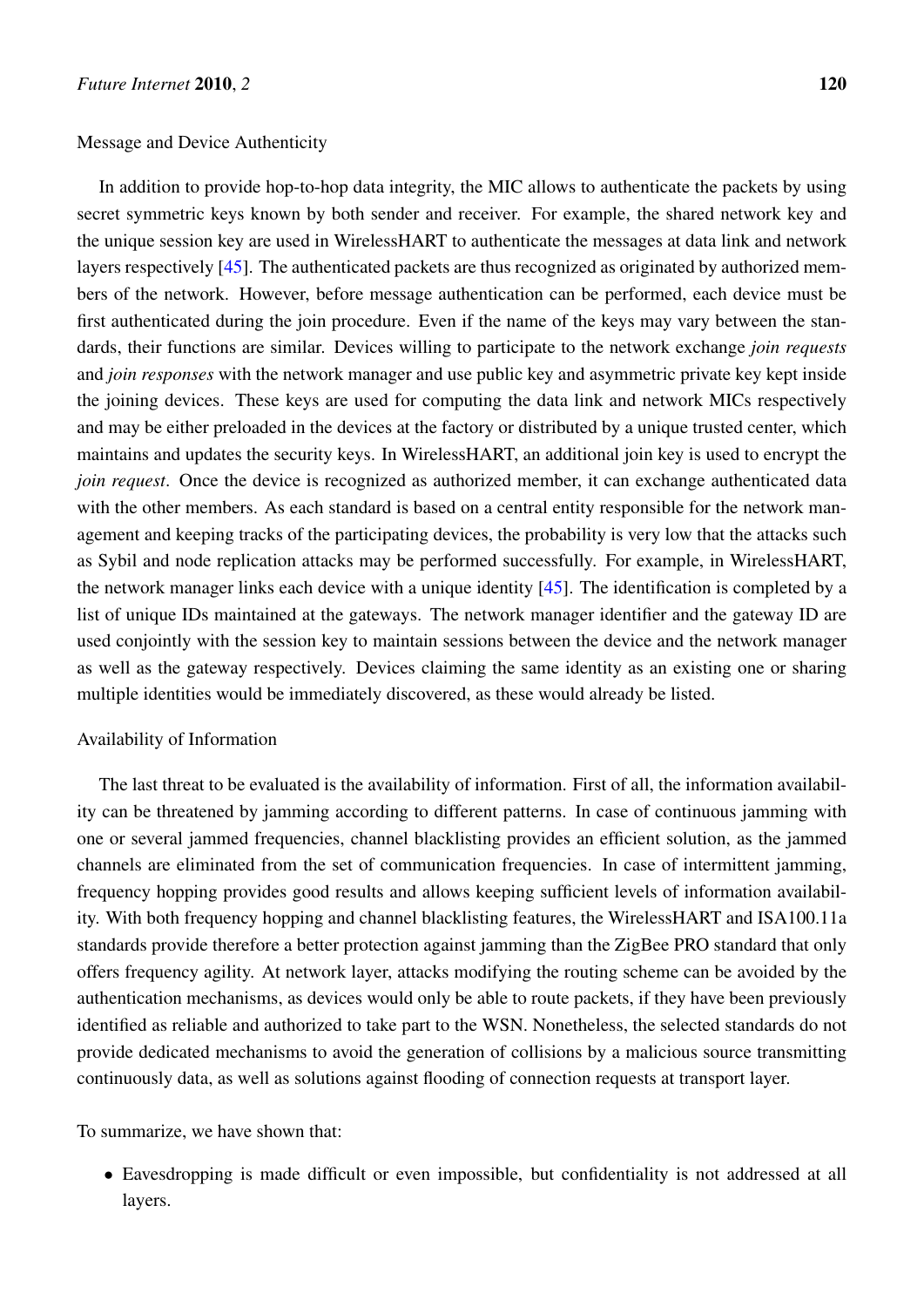- Traffic analysis is still possible.
- The information integrity is sufficiently ensured.
- The probability of successful Sybil and node replication attacks are limited.
- The frequency diversity and agility is sufficient to protect the network against intermittent jamming.
- The current mechanisms do not provide protection means against malicious sources transmitting continuously or performing higher layer attacks such as flooding of connection requests at transport layer.

#### *4.3. Open Issues*

The selected standards are resistant against most of the considered attacks except for continuous jamming at all frequencies, collision and flooding attacks as well as traffic analysis. However, solutions against such particular kind of jamming and collision attacks are particularly difficult to find because the data transmission is made impossible in both cases. The only solution would necessitate human interventions to eliminate the interference source(s), as soon as a long-term communication breakdown is detected. Flooding of *connection request* is more delicate to solve, as regular nodes must still be able to send such request in order to join the network and authenticate themselves. Filtering the connection requests by a list of devices susceptible to join the network would not solve the problem, as the network manager would have to receive the requests in order to determine the sender identity. A solution remains therefore to be found. Even if payload encryption provides a partial solution to traffic analysis, it is not sufficient. Indeed, an analysis of the routing paths can be sufficient to determine the traffic scheme. Countermeasures to this analysis could be to insert fake packets and/or randomly distribute the traffic. However, the routing would not be optimized and the network performances including end-to-end delay would be degraded. Moreover, insertion of additional packets would drag the energy budget of the nodes down.

The existing security mechanisms are theoretically sufficient to cover the main attacks. However, the standards only provide specifications and leave design and implementation to the users. For example, the roles of each security key are described, but their management scheme has to be developed by the users, according to their requirements and respecting the standard specifications. To the best of our knowledge, Raza *et al.* are the first to have proposed a design and an implementation of a security manager adapted to the WirelessHART standard in [\[47\]](#page-29-8). The investigation of similar proof of concept for additional standards e.g. the promising ISA100.11a may be an interesting track to follow in order to provide already evaluated implementations that the users can tune to meet their requirements.

## <span id="page-25-0"></span>5. Conclusions

Within the scope of this article, we have provided a detailed survey on WSN standards dedicated to industrial automation networks. The standardization efforts are ongoing and targeting different application areas such as factory automation or process automation. We have focused on the IEEE 802.15.1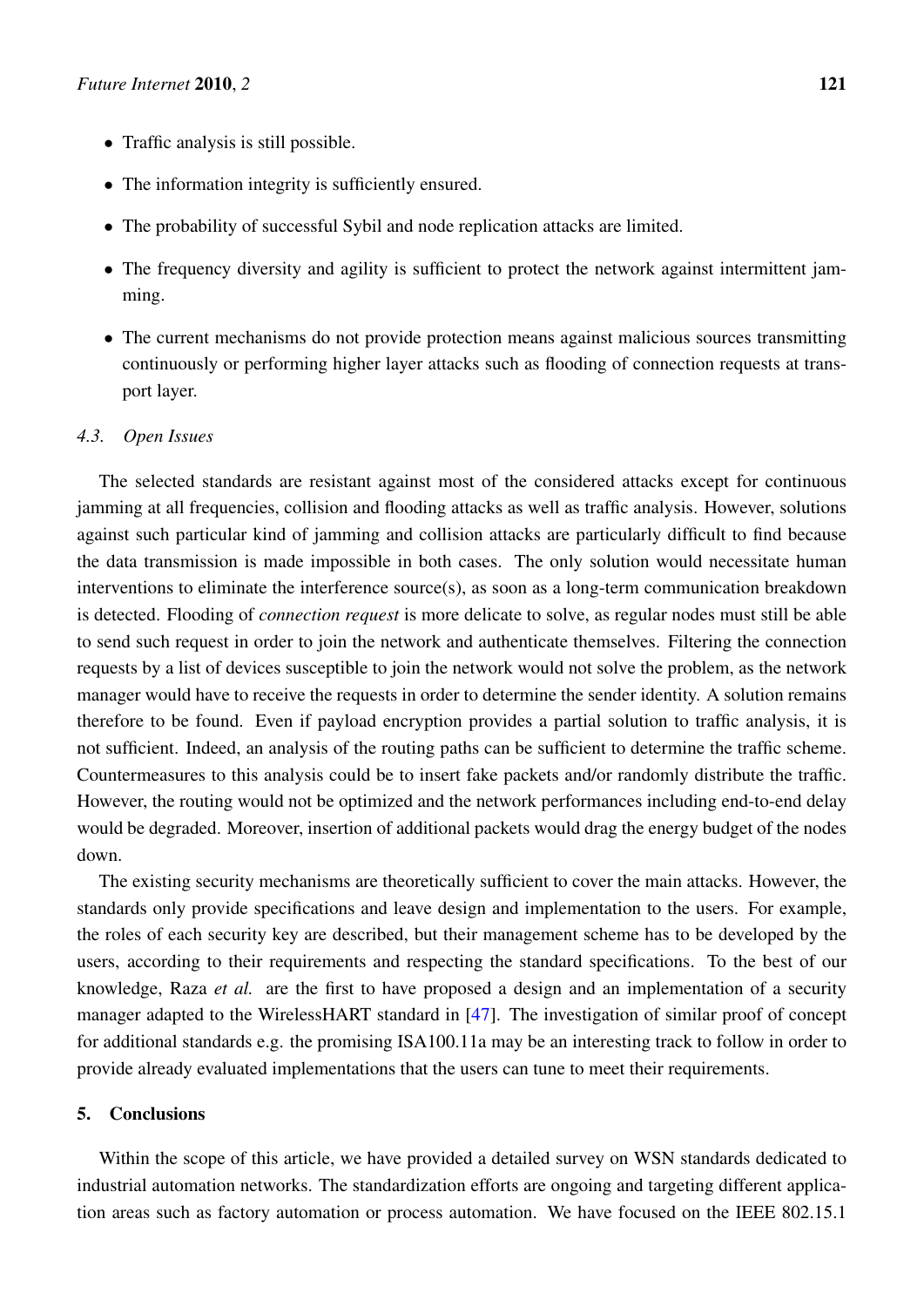and IEEE 802.15.4 standard families, which have been adapted to industrial applications in need of short-range communication with high data rate, and energy-aware applications requiring larger coverage, respectively. We have selected the WirelessHART, ISA100.11a, ZigBee and 802.15.4e Factory Automation MAC standards among the IEEE 802.15.4 standard families and the WISA specification among the IEEE 802.15.1-based standards. Except for the WISA and 802.15.4e Factory Automation MAC, all the selected standards target mainly process automation applications. An overview of each standard has been provided with particular focus on the network elements and the features of the protocol stack.

In the next step, we have identified several QoS requirements posed by industrial applications, such as support of real-time communications as well as highly reliable communications. The selected standards have been evaluated to determine how real-time and reliability requirements are supported. The results have revealed that no officially released and open standard is currently able to fulfill the strong realtime requirements of the factory automation domain. Moreover, the questions of QoS provisioning over heterogeneous networks as well as over multi-hop routes in homogeneous networks have been raised.

We have then focused on security issues of the surveyed standards by identifying potential attacks that could threaten the industrial WSNs and affect their operation. The standards have also been evaluated to determine if the proposed security mechanisms are sufficient to protect the WSNs against the derived threats. The evaluation has shown that the standards are resistant against most of the investigated threats, except for continuous jamming at all frequencies, collision attacks and flooding of connection requests. Moreover, we have pointed out that the design and the implementation of the security managers are left to the users or implementers of the standard. Here, the detailed operation of such security and network managers and the corresponding protocol mechanisms are an interesting area for further research.

We conclude that the selected standards fulfill almost completely the identified QoS and security requirements as long as they operate in single-hop mode. However, some aspects that are of high interest for the domain of industrial automation, including multi-hop operation and support of QoS and security over heterogeneous network segments, need further research.

#### Acknowledgements

This work was supported by CASED (www.cased.de) and Siemens AG Corporate Technology. The authors would like to thank the anonymous reviewers for their valuable comments.

#### References

- <span id="page-26-0"></span>1. Geng, H. *Manufacturing Engineering Handbook*; McGraw-Hill Professional: New York, NY, USA, 2004.
- <span id="page-26-1"></span>2. Shell, R.L.; Hall, E.L. *Handbook of Industrial Automation*; Marcel Dekker: New York, NY, USA, 2000.
- <span id="page-26-2"></span>3. Low, K.S.; Win, W.N.N.; Er, M.J. Wireless Sensor Networks for Industrial Environments. In Proceedings of the International Conference on Computational Intelligence for Modelling, Control and Automation and International Conference on Intelligent Agents, Web Technologies and Internet Commerce (CIMCA-IAWTIC), Vienna, Austria, November 2005.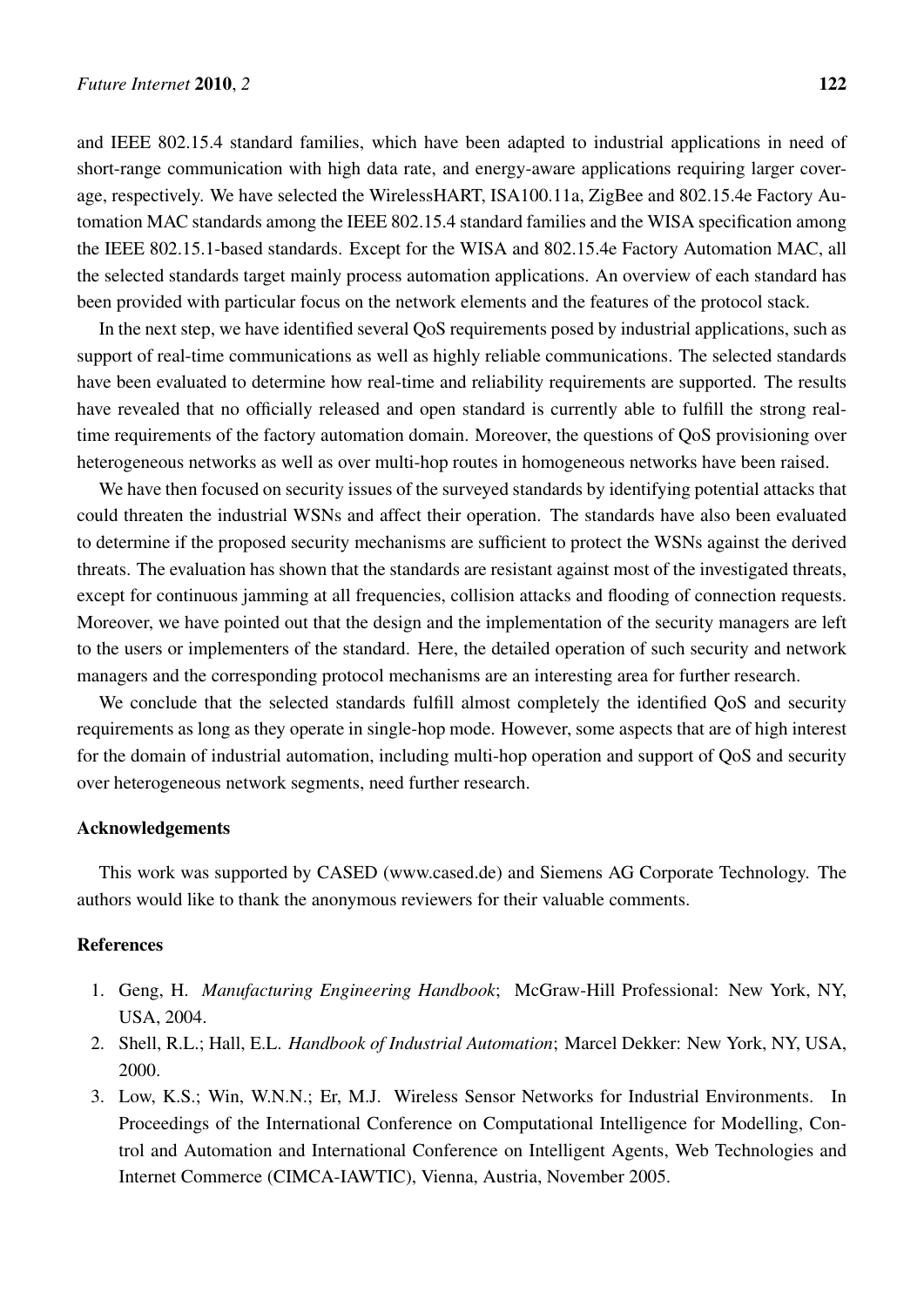- <span id="page-27-0"></span>4. Mukhopadhyay, S.C.; Huang, Y.M. *Sensors: Advancements in Modeling, Design Issues, Fabrication and Practical Applications*; Springer-Verlag: Heidelberg, Germany, 2008.
- <span id="page-27-1"></span>5. IEEE Computer Society. IEEE Standard for Information Technology, Telecommunications and Information Exchange between Systems, Local and Metropolitan Area Networks, Specific Requirements, Part 11: Wireless LAN Medium Access Control (MAC) and Physical Layer (PHY) Specifications, 2007.
- <span id="page-27-2"></span>6. Willig, A.; Matheus, K.; Wolisz, A. Wireless Technology in Industrial Networks. *Proceedings of the IEEE* 2005, *93*, 1130–1151.
- <span id="page-27-3"></span>7. IEEE Computer Society. IEEE Standard for Information Technology, Telecommunications and Information Exchange between Systems, Local and Metropolitan Area Networks, Specific Requirements, Part 15.1: Wireless Medium Access Control (MAC) and Physical Layer (PHY) Specifications for Wireless Personal Area Networks (WPANS), 2002.
- <span id="page-27-4"></span>8. IEEE Computer Society. IEEE Standard for Information Technology, Telecommunications and Information Exchange between Systems, Local and Metropolitan Area Networks, Specific Requirements, Part 15.4: Wireless Medium Access Control (MAC) and Physical Layer (PHY) Specifications for Low Rate Wireless Personal Area Networks (LR-WPANs), 2007.
- <span id="page-27-5"></span>9. Scheible, G.; Dzung, D.; Endresen, J.; Frey, J.E. Unplugged but Connected - Design and Implementation of a Truly Wireless Real-time Sensor/Actuator Interface. *IEEE Industrial Electronics Magazine* 2007, *1*, 25–34.
- <span id="page-27-6"></span>10. ABB. Reliable Factory Automation: Wireless Automation with WISA. http://www.abb.com (accessed on November 2009).
- <span id="page-27-7"></span>11. Steigmann, R.; Endresen, J. Introduction to WISA and WPS. http://www.abb.com (accessed on November 2009).
- <span id="page-27-8"></span>12. Willig, A. Recent and Emerging Topics in Wireless Industrial Communications: A Selection. *IEEE Transactions on Industrial Informatics* 2008, *4*, 102–124.
- <span id="page-27-9"></span>13. ODVA. The DeviceNet Specification, Common Industrial Protocol (CIP) Specification. http://www.odva.org (accessed on November 2009).
- <span id="page-27-10"></span>14. Modbus Organization. Modbus Application Protocol Specification. http://www.modbus.org (accessed on November 2009).
- <span id="page-27-11"></span>15. Dzung, D.; Apneseth, C.; Endresen, J.; Frey, J.E. Design and Implementation of a Real-time Wireless Sensor/Actuator Communication System. In Proceedings of the IEEE Conference on Emerging Technologies and Factory Automation (ETFA), Catania, Italy, September 2005.
- <span id="page-27-12"></span>16. IEEE 802.15.1 Standard. http://www.ieee802.org/15/pub/TG1.html (accessed on December 2009).
- <span id="page-27-13"></span>17. De Biasi, M.; Snickars, C.; Landerns, K.; Isaksson, A.J. Simulation of Process Control with WirelessHART Networks Subject to Packet Losses. In Proceedings of the Conference on Automation Science and Engineering (CASE), Washington, DC, USA, August 2008.
- <span id="page-27-15"></span>18. Lennvall, T.; Svensson, S.; Hekland, F. A Comparison of WirelessHART and ZigBee for Industrial Applications. In Proceedings of the IEEE International Workshop on Factory Communication Systems (WFCS), Dresden, Germany, May 2008.
- <span id="page-27-14"></span>19. Griessmann, J.L. WirelessHART, an Overview. http://www.hartcomm.org (accessed on December 2009).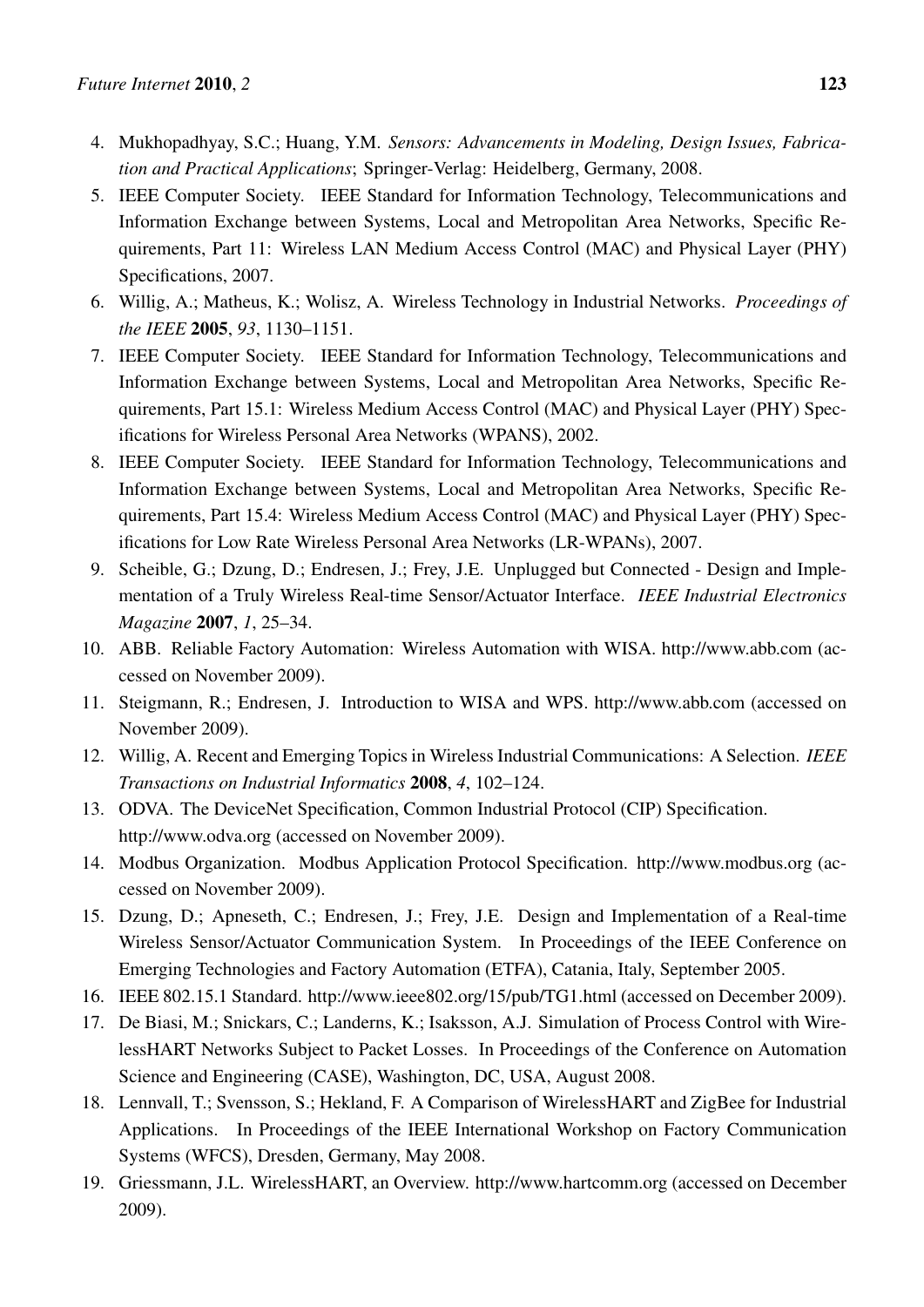- <span id="page-28-0"></span>20. HART Communication Foundation. WirelessHART Technical Data Sheet. http://www.hartcomm.org (accessed on December 2009).
- <span id="page-28-2"></span>21. HART Communication Foundation. TDMA Data Link Layer Specification. http://www.hartcomm.org (accessed on December 2009).
- <span id="page-28-1"></span>22. Song, J.; Han, S.; Mok, A.K.; Chen, D.; Lucas, M.; Nixon, M. WirelessHART: Applying Wireless Technology in Real-Time Industrial Process Control. In Proceedings of the IEEE Real-Time and Embedded Technology and Applications Symposium (RTAS), St. Louis, MO, USA, April 2008.
- <span id="page-28-3"></span>23. Tanenbaum, A.S. *Computer Networks*; Prentice-Hall: Upper Saddle River, NJ, USA, 2002.
- <span id="page-28-4"></span>24. International Society of Automation. ISA-100.11a-2009, Wireless Systems for Industrial Automation: Process Control and Related Applications. http://www.isa.org (accessed on November 2009).
- <span id="page-28-5"></span>25. International Society of Automation. ISA100.11a Status. http://www.isa.org (accessed on December 2009).
- <span id="page-28-6"></span>26. Montenegro, G.; Kushalnagar, N.; Hui, J.; Culler, D. RFC 4944: Transmission of IPv6 Packets over IEEE 802.15.4 Networks. http://www.ietf.org/rfc/rfc4944.txt (accessed on November 2009).
- <span id="page-28-7"></span>27. Baronti, P.; Pillai, P.; Chook, V.W.; Chessa, S.; Gotta, A.; Hu, Y.F. Wireless Sensor Networks: A Survey on the State of the Art and the 802.15.4 and ZigBee Standards. *Computer Communications* 2007, *30*, 1655–1695.
- <span id="page-28-8"></span>28. Galeev, M. Home Networking with ZigBee. http://www.media.mit.edu (accessed on December 2009).
- <span id="page-28-9"></span>29. Winkel, L.; Bahr, M.; Vicari, N. 15-08-0572-00-004e Proposal for Factory Automation. http://www.ieee802.org/15/pub/TG4e.html (accessed on December 2009).
- <span id="page-28-10"></span>30. International Telecommunication Union. E.800 - Terms and Definition Related to Quality of Service and Network Performance Including Dependability. http://www.itu.int (accessed on November 2009).
- <span id="page-28-11"></span>31. Schmitt, J. *Heterogeneous Network Quality of Service Systems*; Kluwer Academic Publishers: Norwell, MA, USA, 2001.
- <span id="page-28-12"></span>32. Mathiesen, M.; Thonet, G.; Aakwaag, N. Wireless Ad-hoc Networks for Industrial Automation: Current Trends and Future Prospects. In Proceedings of the IFAC World Congress, Prague, Czech Republic, July 2005.
- <span id="page-28-13"></span>33. DiStefano, J.J.; Stubberud, A.R.; Williams, I.J. *Schaum's Outline of Feedback and Control Systems*; McGraw-Hill Professional: New York, NY, USA, 1994.
- 34. Liu, X.; Goldsmith, A. Wireless Communication Tradeoffs in Distributed Control. In Proceedings of the IEEE Conference on Decision and Control (CDC), Maui, HI, USA, December 2003.
- <span id="page-28-14"></span>35. Neumann, P. Communication in Industrial Automation: What is going on?. *Control Engineering Practice* 2007, *15*, 1332–1347.
- <span id="page-28-15"></span>36. Kim, A.N.; Hekland, F.; Petersen, S.; Doyle, P. When HART goes Wireless: Understanding and Implementing the WirelessHART Standard. In Proceedings of the IEEE International Conference on Emerging Technologies and Factory Automation (ETFA), Hamburg, Germany, September 2008.
- <span id="page-28-16"></span>37. HART Communication Foundation. Why WirelessHART? The Right Standard at the Right Time. http://www.hartcomm.org (accessed on December 2009).